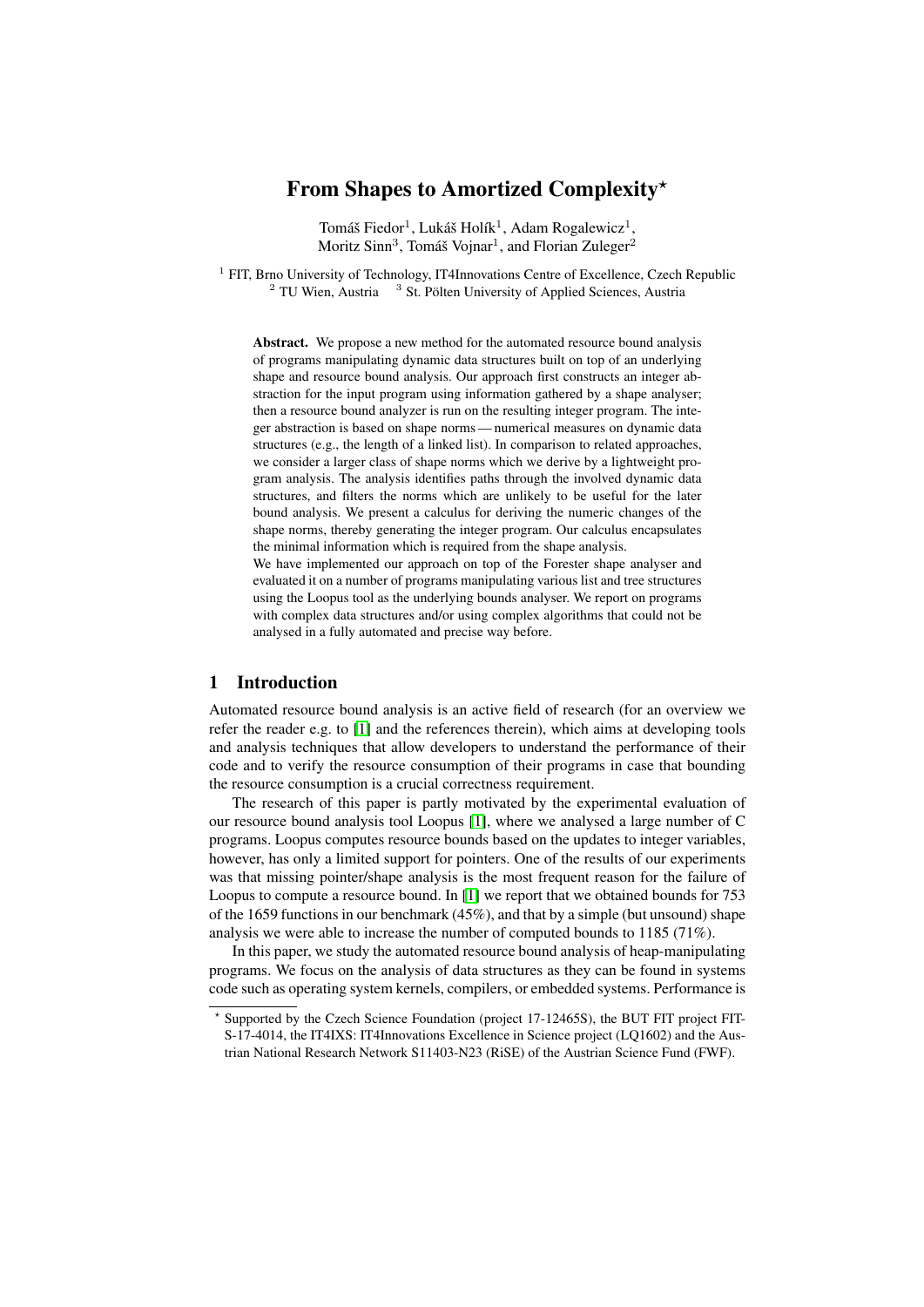a major concern in systems code and has led to the use of customised data structures and advanced data structures such as, e.g. red-black trees, priority heaps or lock-free linked lists. These data structures are complex and prone to introducing errors. Thus, automated tool support promises to increase the reliability of systems and can lead to a better user experience. Resource bound analysis of programs with data structures has been addressed only by a few publications [\[2,](#page-20-1)[3,](#page-20-2)[4,](#page-20-3)[5,](#page-20-4)[6\]](#page-20-5). In this paper we improve along several dimensions on these earlier results allowing the automated resource bounds analysis of heap-manipulating programs that cannot be handled by existing approaches.

*Our approach.* Our analysis works in three steps. We first run a shape analysis and annotate the program with the shape invariants. Then based on numeric information about the heap using the results from the shape analysis we create a corresponding integer abstraction of the program. Finally, we perform resource bound analysis purely on the integer program.

The numeric abstraction is based on *shape norms*, which are numerical measures on dynamic data structures (e.g. the length of a linked list). Our first contribution is the definition of a class of shape norms that express the longest distance between two points of interest in a shape graph and are defined in terms of basic concepts from graph theory. Our norms are parameterized by the program under analysis and are extracted in a pre-analysis (with a possibility of extending the initial set during the subsequent analysis); the extracted norms then correspond to selector paths found in the program.

Our second contribution is a calculus for our shape norms that allows to derive how the norms change along a program statement, i.e. if the norm is incremented resp. decremented or reset to some other expression. The calculus consists of two kinds of rules. (1) Rules that allow to directly infer the change of a norm and do not need to take additional information into account. (2) Rules that rely on the preceding shape analysis; the shape information is used there for (a) dealing with pointer aliasing and (b) deriving an upper bound on the value of a norm from the result of the shape analysis (if possible). We point out that the rules (2) encapsulate the points of the analysis where information about the shape is needed, and thus describe the minimal requirements on the preceding shape analysis. We believe that this separation of concern also allows the use of other shape analysers.

When creating the integer abstraction we could use all shape norms that we extracted from the program. However, we have an additional pre-analysis phase that eliminates norms that are not likely to be useful for the later bound analysis. This reduction of norms has the benefit that it keeps the number of variables in the integer abstraction small. The smaller number of additional variables increases the readability of the resulting integer abstraction and simplifies the developing and debugging of subsequent analyses. Additionally, the number of extracted norms can be quadratic in the size of the program; hence adding quadratically many variables can be prohibitively expensive and the pre-analysis is therefore crucial to the success of the later bound analysis.

Finally, we perform resource bound analysis on the created integer abstraction. This design decision has two advantages. First, we can leverage the existing research on bound analysis for integer programs and do not have to develop a new bound analysis. Second, being able to analyse not only shape but also integer changes has the advantage that we can analyse programs which mix integer iterations with data structure iterations; we illustrate this point by analysing the flagship example of [\[4\]](#page-20-3), which combines iteration over data-structures and integer loops in an intricate way.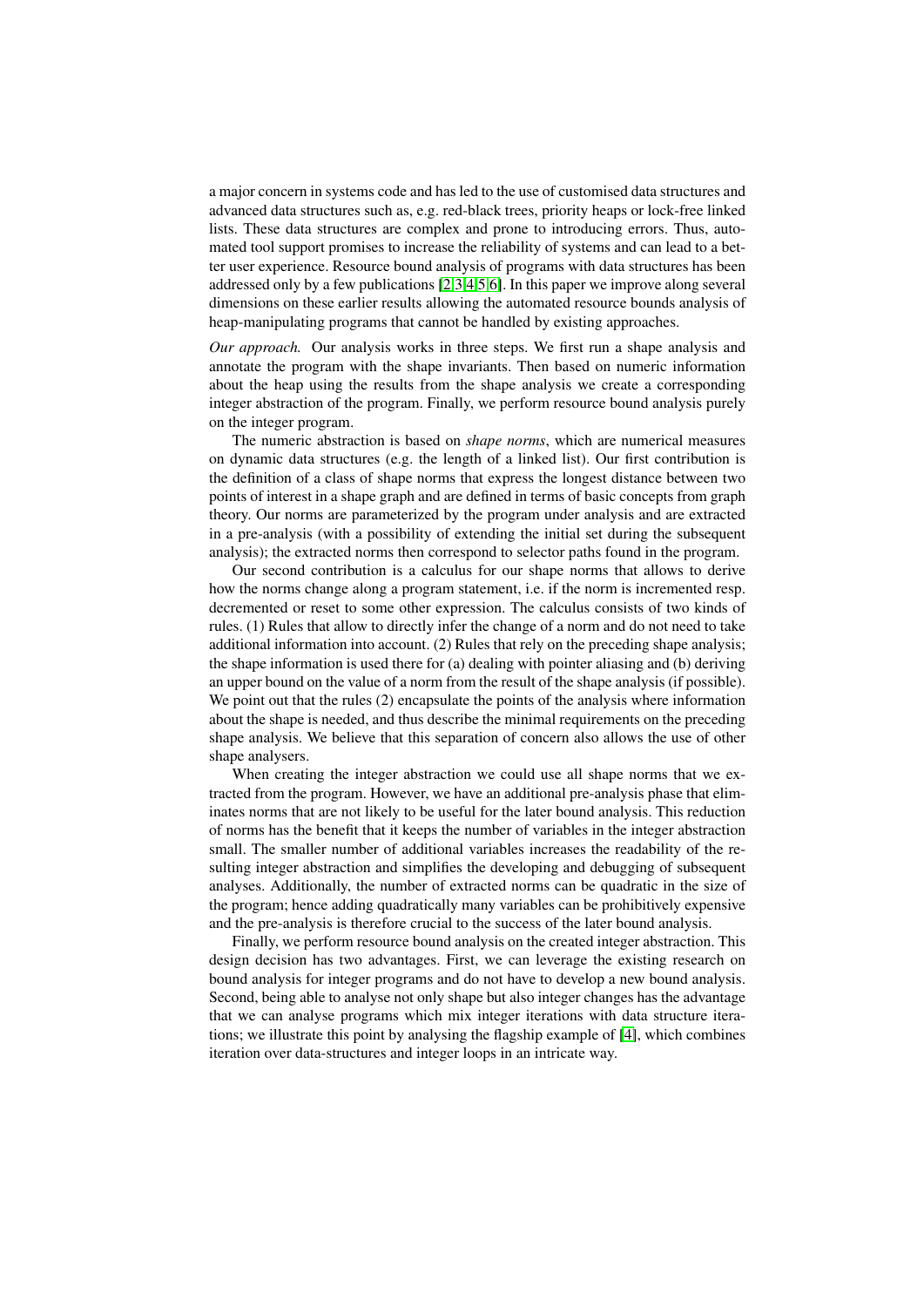*Implementation and Experiments.* The generation of the integer program is implemented on top of the shape analyser Forester [\[7\]](#page-20-6). We use the Loopus tool [\[18](#page-20-7)[,1\]](#page-20-0) for inferring the computational complexity of the obtained integer abstractions. Our experimental evaluation demonstrates that the combination of these tools can yield a powerful analysis. We report on results for complex heap manipulating programs that could not be handled by previous approaches as witnessed by experimental evaluation against the tools AProVE [\[8\]](#page-20-8) and COSTA [\[5\]](#page-20-4). We remark that our implementation leverages the strengths of both Forester and Loopus. We inherit the capabilities of Forester to analyse complex data structures, and report on analysis results for double-linked lists, trees, 2-level skip-lists, etc. Moreover, our analysis of shape norms is precise enough to leverage the capabilities of Loopus for amortized complexity analysis — we report on the amortized analysis of the flagship example of [\[4\]](#page-20-3), whose correct linear bound has to the best of our knowledge never been inferred fully automatically.

*Related work.* The majority of the related approaches derive an integer program from an input heap-manipulating program followed by a dedicated analysis (e.g. termination or resource bounds) for arithmetic programs. The transformation has to be done conservatively, i.e. the derived integer program needs to simulate the original heap-manipulating program such that the results for the integer program hold for the original program. The related approaches differ in the considered numeric measures on the heap, the data structures that can be analysed and the degree of automation.

Several approaches have targeted restricted classes of data structures such as singly linked lists [\[9,](#page-20-9)[10,](#page-20-10)[11,](#page-20-11)[12,](#page-20-12)[13\]](#page-20-13) or trees [\[14](#page-20-14)[,15\]](#page-20-15). It is unclear how to generalise these results to composed or more complex data structures which require different numeric measures or combinations thereof.

A notable precursor to our work is the framework of [\[16\]](#page-20-16) implemented in the THOR tool [\[17\]](#page-20-17), which describes a general method for deriving integer abstractions of data structures. The automation of THOR, however, relies on the user for providing the shape predicates of interest (the implementation only comes with list predicates, further predicates have to be added by the user). Further, we found during initial investigations that THOR needlessly tracks shape sizes not required for a later termination or bounds analysis, which can quickly bloat the program under analysis.

A general abstract interpretation-style framework for combining shape and numerical abstract domains is described in [\[2\]](#page-20-1). The paper focuses on tracking of partition sizes, i.e. the only considered norm is the number of elements in a data structure. Our framework is orthogonal: we can express different norms, e.g. the height of a tree, which cannot be expressed in [\[2\]](#page-20-1); on the other hand, we use numeric information only in the second stage of the analysis which can be less precise than the reduced product construction of [\[2\]](#page-20-1).

An automated approach to amortized complexity analysis of object-oriented heapmanipulating programs is discussed in [\[3\]](#page-20-2). The approach is based on the idea of associating a potential to (refinements of) data structure classes. Typing annotations allow to derive a constraint system which is then solved in order to obtain valid potential annotations. The implementation is currently limited to linear resource bounds and appears to be restricted to list-like data structures.

The idea of using potentials for the analysis of data structures is also investigated in [\[4\]](#page-20-3). The author extends separation logic with resource annotations exploiting the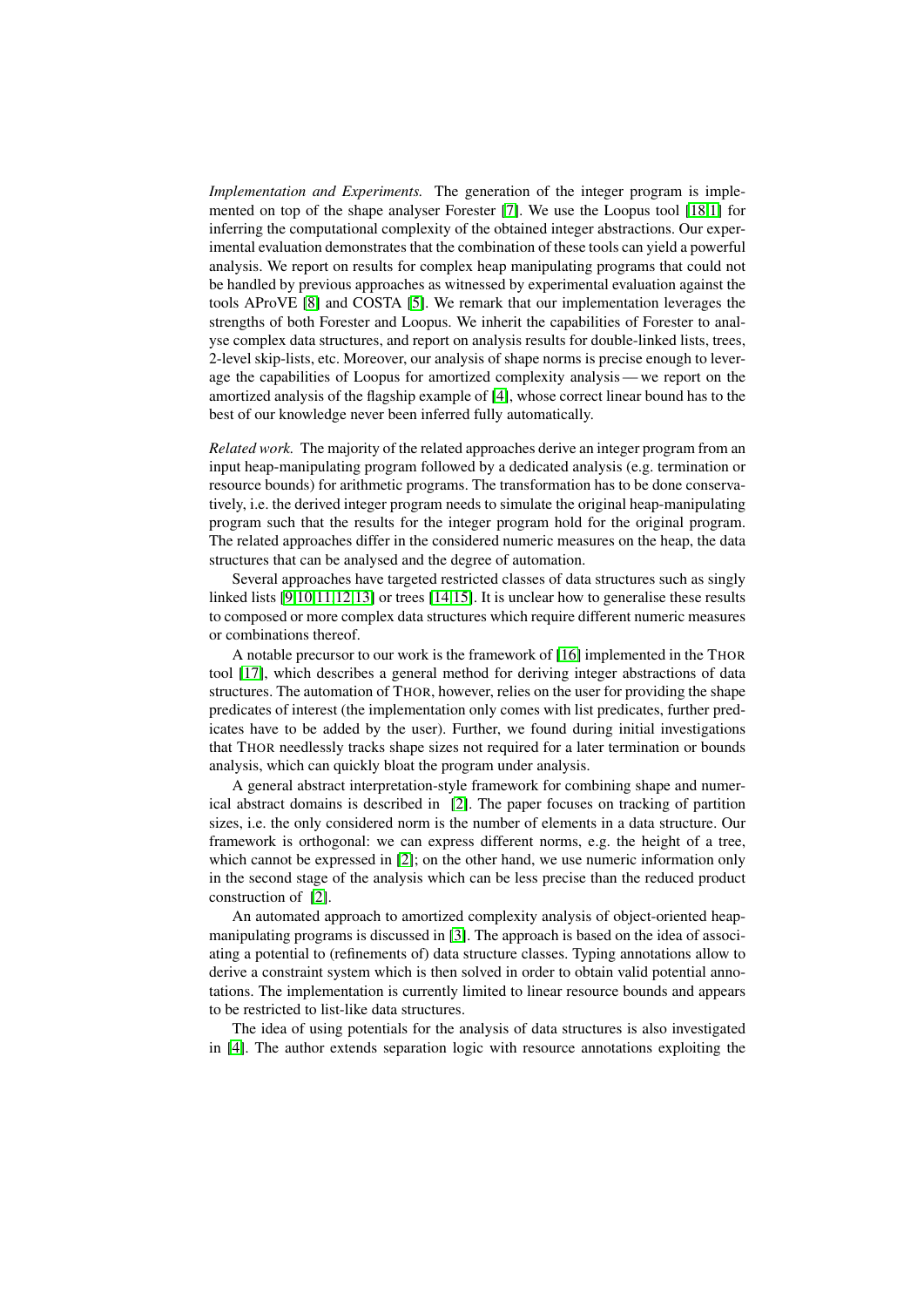idea of separation in order to associate resource units to every memory cell, resulting in an elegant Hoare-logic for resource analysis. The suggested approach is currently only semi-automated requiring the user to provide shape predicates and loop invariants manually.

In [\[5\]](#page-20-4), the authors propose an automated resource analysis for Java programs, implemented in the COSTA tool. Their technique is based on abstracting arrays into their sizes and linked structures into the length of the longest chain of pointers terminated by NULL, followed by the construction and solving of a system of recurrence equations. However, cyclic lists and more complicated data structures such as DLLs, are, to the best of our knowledge, out of the capabilities of this technique as they require more general numeric size measures.

A recent paper investigates the automated resource analysis for Java programs and reports on its implementation in the AProVE tool [\[6\]](#page-20-5), based on first translating a program to an integer transition system, and then using a bounds analyser to infer the complexity. The technique makes use of a single size-measure which is the number of nodes reachable from the heap node of interest together with the sum of all reachable integer cells. This norm is orthogonal to the norms considered in this paper. On the other hand, the norm of [\[6\]](#page-20-5) does often not correspond to the size of interest: for example, in case of an iteration over the top-level list of a list of lists, the relevant norm is the length of the top-level list and not the number of total data structure elements; similarly in case of a search in a sorted tree: the relevant size measure is the height of a tree and not the number of elements. Moreover, it is unclear how the norm of [\[6\]](#page-20-5) deals with cyclic data structures; while the number of reachable elements is well-defined, it is unclear if resp. how the norm changes when a pointer is advanced because the number of reachable nodes does not change.

*Contributions.* We summarise our contributions in this paper:

- 1. In comparison with related approaches we consider a larger class of shape norms.
- 2. We develop a calculus for deriving the numeric changes of the shape norms. The rules of our calculus precisely identify the information that is needed from a shape analyser. We believe that this definition of minimal shape information will be useful for the development of future resource bound analysis tools.
- 3. Our norms are not fixed in advance but mined from the program: We define a preanalysis that reduces the number of considered norms. To our experience, this reduction is very useful during development of the resource analysis and for reporting the integer abstraction to the user.
- 4. We demonstrate in an experimental validation that we obtain a powerful analysis and report on complex data structure iterations that could not be analysed before.

# <span id="page-3-0"></span>2 A Brief Overview of the Proposed Approach

We are interested in deriving the computational complexity of Algorithm [1,](#page-4-0) where we understand the computational complexity as the total number of loop iterations. Our analysis infers an upper bound of the computational complexity by inferring a bound for the number of iterations of each loop and summing these loop bounds. The computation of other resource bounds can often be reduced to the computation of loop bounds in a similar way (we refer the reader to the discussion in [\[1\]](#page-20-0) for more details).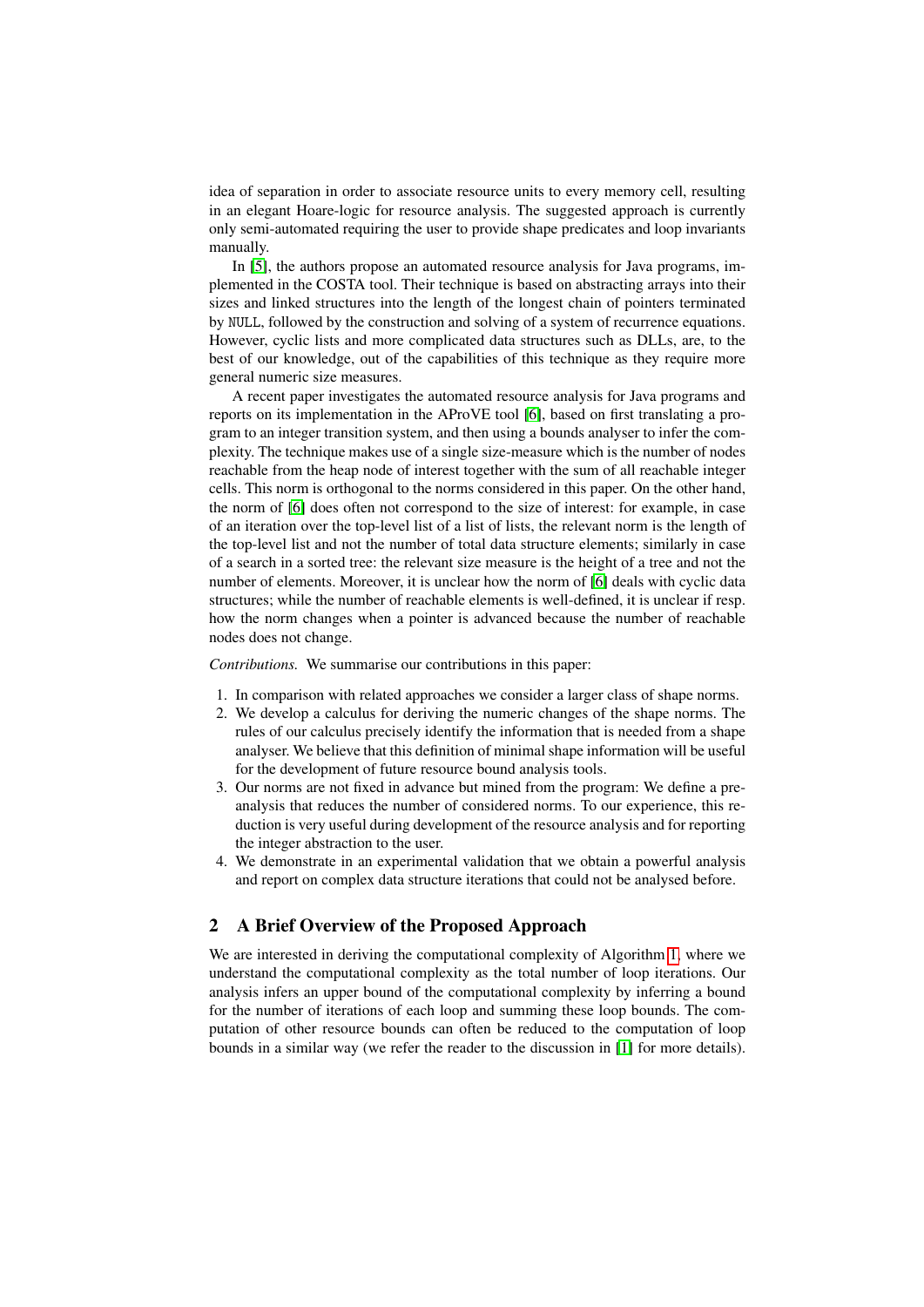```
1 \times = list;
2 y = x;
3 while x \neq 0 NULL do
4 x = x.next;
5 \quad if (*) then
6 while y \neq x do
7 \mid \cdot \cdot \cdot \cdot \cdot \cdot y = y.next;
```
<span id="page-4-0"></span>Algorithm 1: A running example with computational complexity  $2 \cdot list \langle next^* \rangle \text{NULL} = \mathcal{O}(n).$ 

\* denotes nondeterministic choice.

```
i x \langle next^* \rangleNULL = list \langle next^* \rangleNULL;
2 y\langle \text{next}^* \rangle x = 0;3 while x \langle next^* \rangleNULL \neq 0 do
4 \downarrow x \langle next^* \rangle \text{NULL} - ;
           y\langle \text{next}^*\rangle x++;
5 if (*) then
6 while y\langle next^*\rangle x \neq 0 do
7 | | y\langle \text{next}^* \rangle x−−;
```
<span id="page-4-1"></span>Algorithm 2: A pure integer program corresponding to Algorithm [1](#page-4-0)

We thus limit the discussion in this paper to complexity bounds. A bound here is a symbolic expression in terms of the program variables. Our implementation computes complexity bounds with concrete constants—e.g., for Algorithm [1,](#page-4-0) we infer the bound 2 · list (next\*)NULL where list (next\*)NULL is a shape norm (we discuss shape norms in more detail below). For ease of understanding and for comparison with related approaches, we also state asymptotic complexity bounds, which we obtain by replacing all shape norms with n, e.g.,  $2 \cdot list \langle next^* \rangle \text{NULL} = \mathcal{O}(n)$ .

We now present a brief overview of our approach on Algorithm [1,](#page-4-0) a simplified version of list partitioning. The outer loop at *line 3* iterates over the single linked list referenced by the variable list, at *line 5* the loop non-deterministically processes the partition of the list accumulated between variables  $y$  and  $x$ . We remark that deriving bounds for Algorithm [1](#page-4-0) is challenging because (i) we have to reason not only about the lists x and y but also about the distance between these two pointers, and (ii) to infer the precise bound our reasoning must track the distance between x and y precisely rather than overapproximating it by the worst-case (which would lead to a quadratic bound). We sketch the main steps of our analysis below.

*Shape analysis.* The underlying shape analysis is run first. A successful run annotates each locations of the control-flow graph with a set of shape invariants and provides a guarantee that no safety violations, like e.g., a NULL pointer dereference, can occur during the program run. The shape invariants are needed to generate an integer abstraction of the program. Moreover, they can be leveraged to increase the precision of the subsequent bounds analysis, e.g., when the length of a path between variables  $y$  and  $x$ through the next selector is always constant. If the shape analysis fails, we end the analysis, as we will lack the necessary information to generate an integer program.

*Deriving the candidate norms.* We infer suitable candidate norms from the program control-flow as follows: (1) The loop header conditions define the set of candidate norms of the form  $source\langle re^*\rangle destination$ , where source is a pointer variable, destination a distinct point (such as NULL or another pointer variable) and  $re$  is a placeholder for a regular expression over pointer selectors, which is filled in the next step. E.g., we can drive norm  $x$  $\langle re^* \rangle$ NULL from the condition  $x \neq$  NULL in line 3 of Algorithm [1.](#page-4-0) We then derive the set of possible selector paths that may be traversed during the program run by a lightweight program analysis, in order to build the regular expression  $re$ : For our example we infer that at each iteration of the outer cycle variable  $x$  is moved by the selector next. We thus build the regular expression next<sup>\*</sup> and obtain the complete candidate norm  $x$  $\langle$ next<sup>∗</sup> $\rangle$ NULL.

Analogically, we infer two candidate norms  $x \langle \text{next*}\rangle y$  and  $y \langle \text{next*}\rangle x$  for the inner loop at *line* 6. We thus obtain  $\mathcal{N}_c = \{x \langle \text{next}^* \rangle \text{NULL}, x \langle \text{next}^* \rangle y, y \langle \text{next}^* \rangle x\}$  as the inital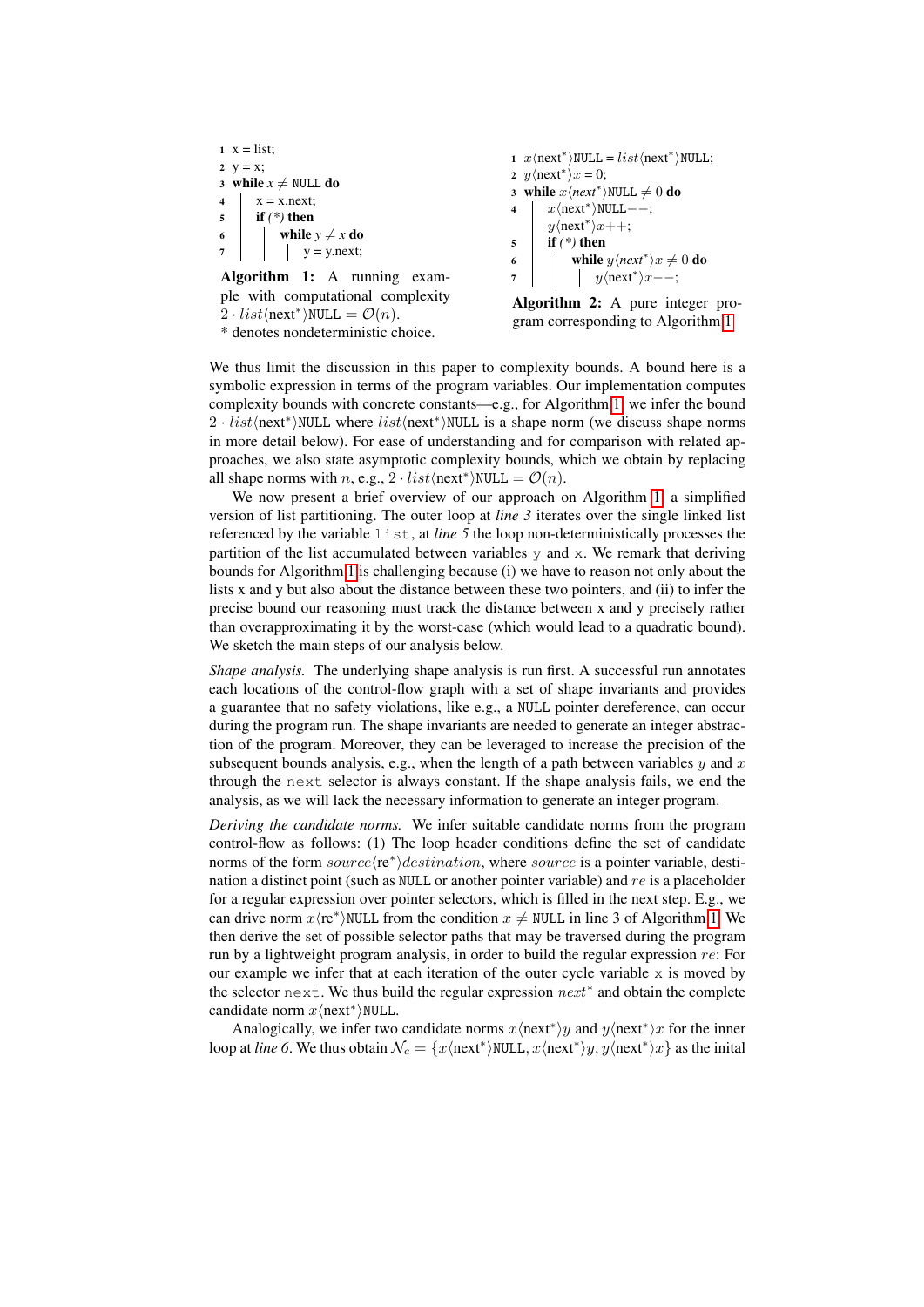set of candidate norms to be tracked. Note that this set is only an initial set and can be further extended during the generation of the integer program: E.g., when one of the norms  $\mu_1 \in \mathcal{N}_c$  is reset to a norm  $\mu_2 \notin \mathcal{N}_c$ ,  $\mu_2$  will be added to  $\mathcal{N}_c$  and tracked.

*Arithmetic program generation.* For simplicity we consider only the norms  $\mu_1$  =  $x$  $\langle$ next<sup>∗</sup> $\rangle$ NULL and  $\mu_2 = y$  $\langle$ next<sup>∗</sup> $\rangle x$  in our discussion, because these are sufficient to obtain a precise bound. We first translate the pointer conditions to corresponding integer conditions: The condition  $x \neq \text{NULL}$  in line 3 is translated to the condition  $\mu_1 \neq 0$ over norms. Analogically, the condition  $x \neq y$  is translated to  $\mu_2 \neq 0$ .

We then derive norm updates (increases, decreases, resets) for each pointer instruction: *line 1* resets the norm  $\mu_1$  to  $\mu_3 = list \langle next^* \rangle$  NULL. We thus add  $\mu_3$  to the set of tracked norms  $\mathcal{N}_c$ . The execution of *line 4*, the instruction  $x = x \rightarrow n \infty$ , decrements norm  $\mu_1$  and increments  $\mu_2$ . The instruction at *line* 7 (in the inner loop) decrements the value of norm  $\mu_2$ . By preserving the original control flow, but replacing all pointer instructions by the respective changes in norm values they provoke, we finally obtain the integer program depicted in Algorithm [2.](#page-4-1)

*Bounds analysis.* Finally, we apply the bounds analyser, Loopus [\[18\]](#page-20-7), to infer a bound on the number of times that the loops at *line 3* and *line 6* of the integer abstraction Algorithm [2](#page-4-1) can be iterated during the program run. In the following we comment on the analysis underlying Loopus (for a detailed description, we refer the reader to [\[1\]](#page-20-0) or [?]): The norm x/next<sup>∗</sup>)NULL which decreases on the outer loop is initialized at *line 1* to the norm list $\langle$ next<sup>∗</sup> $\rangle$ NULL and never reset. Hence the tool infers the bound list $\langle$ next<sup>∗</sup> $\rangle$ NULL for the outer loop. The norm  $y\langle \text{next}^* \rangle x$  which decreases in the inner loop of the integer program (*line 6*) is initialized to 0 at *line 2*, and never reset. However, at each execution of *line* 4,  $y \langle \text{next}^* \rangle x$  is incremented by one (which models the execution of the statement  $x = x \rightarrow next$  in the concrete program). Since the number of executions of *line* 4 is bounded by the number of executions of the outer loop, the norm  $y$  $\langle$ next<sup>\*</sup> $\rangle x$  is thus incremented at most  $list \langle next^* \rangle$  NULL (the bound of the outer loop) times and hence the overall number of times the norm  $y\langle \text{next}^* \rangle x$  may be decremented in the inner loop is bound by  $list \langle next^* \rangle$ NULL. The overall complexity of the example is the sum of both loop bounds, i.e.  $2 \cdot list \langle next^* \rangle$ NULL.

# 3 Preliminaries

This section introduces the basic notions used, the considered programs, as well as our requirements on the underlying shape analysis and on the way it should represent reachable memory configurations and their possible changes.

#### <span id="page-5-0"></span>3.1 Program Model

For the rest of the paper, we will use  $\mathbb{V}_p$  to denote the set of *pointer variables*,  $\mathbb{V}_i$  the set of *integer variables*,  $\mathcal{S}_p$  the set of *pointer selectors* (or fields) of dynamic data structures, and  $\mathbb{S}_i$  the set of *integer selectors*. We assume all these sets to be finite and mutually disjoint. Let  $\mathbb{V} = \mathbb{V}_p \cup \mathbb{V}_i$  be the set of all program variables and  $\mathbb{S} = \mathbb{S}_p \cup \mathbb{S}_i$  be the set of all selectors. Finally, let NULL denote the *null* pointer and assume that NULL  $\notin$  V ∪ S.

We consider *pointer manipulating program statements* from the set  $STMTS_p$  generated by the following grammar where  $x, y \in \mathbb{V}_p$ ,  $z \in \mathbb{V}_p \cup \{NULL\}$  and  $sel \in \mathbb{S}_p$ :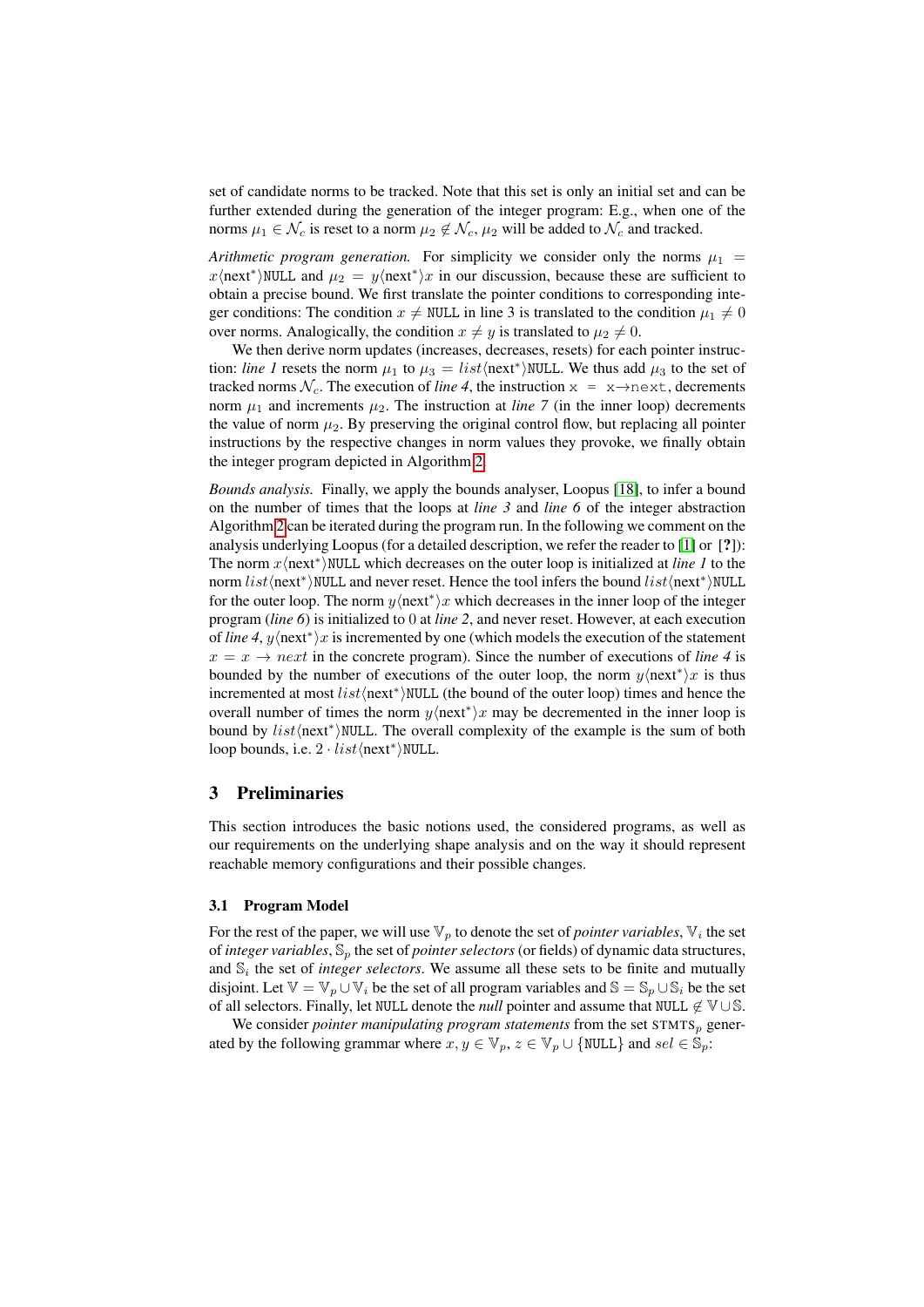$$
\begin{aligned} \texttt{stmt}_p &::= x = z \mid x = y \rightarrow sel \mid x \rightarrow sel = z \mid \\ &x = \text{malloc}() \mid \text{free} (x) \mid x == z \mid x \neq z \end{aligned}
$$

Further, we consider *integer manipulating program statements* from the set STMTS<sub>i</sub> generated by the following grammar where  $x \in \mathbb{V}_i$ ,  $y \in \mathbb{V}_p$ ,  $sel \in \mathbb{S}_i$ ,  $c \in \mathbb{Z}$ , and f is an integer operation (more complex statements could easily be added too):

$$
\texttt{stmt}_i ::= x = op \mid x = f(op, op) \mid y \to sel = op \mid x == op \mid x \neq op
$$
\n
$$
op ::= c \mid x \mid y \to sel
$$

Finally, we let STMTS =  $STMTS_p \cup STMTS_i$ .

*Control-flow graphs.* A *control-flow graph* (CFG) is a tuple  $G = (Loc, T, l_b, l_e)$  where LOC is a finite set of program *locations*,  $T \subseteq$  LOC  $\times$  STMTS  $\times$  LOC is a finite set of *transitions* (sometimes also called *edges*),  $l_b \in$  Loc is the *initial (starting) location*, and  $l_e \in \text{LOC}$  is the *final location*.

Let  $G = (Loc, T, l_b, l_e)$  be a CFG. A path in G of length  $n \geq 0$  is a sequence of transitions  $t_0 ... t_n = (l_0, st_0, l_1)(l_1, st_1, l_2)...(l_n, st_n, l_{n+1})$  such that  $t_i \in T$  for all  $0 \le i \le n$ . We denote the set of all such paths by  $\Phi_G$ . For a given location l, we denote by  $\Phi_G^l$  the set of paths where  $l_0 = l$ . Given locations  $l_1, l_2 \in$  LOC, we say  $l_1$  dominates  $l_2$  (and denote it by  $l_1 \succ l_2$  ) iff all paths to  $l_2$  in  $\Phi_G^{l_b}$  lead through  $l_1$ . We call a transition  $(l, st, h) \in T$  a *back-edge* iff  $h \succ l$ . We call the location h a *loop header* and denote the set of its back-edges as  $T_h$ . Further, we denote the set of all loop headers as LH  $\subseteq$  LOC. Note that, for a loop header  $h_n$  of a loop nested in some outer loop with a loop header  $h_o$ , we have  $h_o \succ h_n$ .

*Loops.* Given a CFG  $G = (Loc, T, l_b, l_e)$  with a set of loop headers LH, a loop L with a header  $h_L \in LH$  is the sub-CFG  $L' = (Loc', T_{[Loc'}, h_L, h_L))$  where  $Loc' = \{l \in$ LOC  $|\exists n \geq 0 \ \exists (l_0, st_0, l_1) \dots (l_n, st_n, l_{n+1}) \in \Phi_G : l_0 = l_{n+1} = h_L \wedge (\exists 0 \leq i \leq n :$  $l = l_i$ ) ∧ ( $\forall 1 \leq j \leq n : h_L \succ l_j$ ), i.e., the set of locations on cyclic paths from  $h_L$ (but not crossing the header of any outer loop in which L might be nested), and  $T_{[Loc]}$ is the restriction of T to Loc'. We will denote the set of all program loops as  $\mathcal{L}$ .

### 3.2 Memory Configurations

Let  $\mathbb{V}_p$ ,  $\mathbb{V}_i$ ,  $\mathbb{S}_p$ , and  $\mathbb{S}_i$  be sets of pointer variables, integer variables, pointer selectors, and integer selectors, respectively, as defined in the previous. We view *memory configurations*, i.e., *shapes*, as triples  $s = (M, \sigma, \nu)$  where (1) M is a finite set of memory locations, NULL  $\notin M$ ,  $M \cap \mathbb{Z} = \emptyset$ ,  $(2)$   $\sigma$  :  $(M \times \mathbb{S}_p \to M \cup {\text{NULL}}) \cup (M \times \mathbb{S}_i \to \mathbb{Z})$  is a function defining values of selectors, and (3)  $v : (\mathbb{V}_p \to M \cup \{NULL\}) \cup (\mathbb{V}_i \to \mathbb{Z})$  is a function defining values of program variables. We denote the set of all such shapes by S. Note that a shape is basically an oriented graph, also called a *shape graph*, with nodes from  $M \cup \mathbb{Z} \cup \{NULL\}$ , edges labelled by selectors, and some of the nodes referred to by the program variables. For simplicity, we do not explicitly deal with undefined values of pointers in what follows. For the purposes of our analysis, they can be considered equal to null values. If the program may crash due to using them, we assume this to be revealed by the shape analysis phase.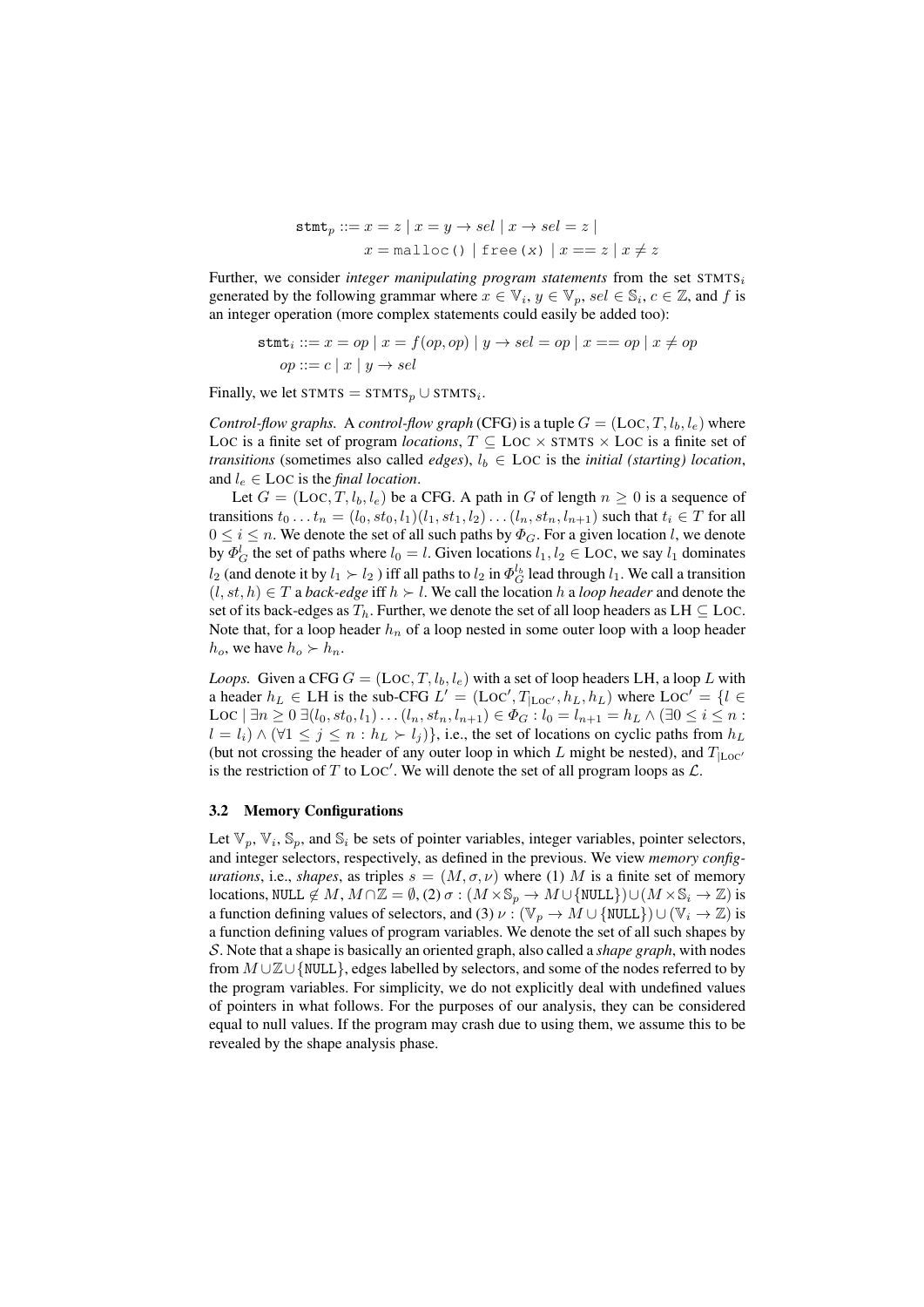We assume that the shape analyser used within our approach works with a set  $A$ of *abstract shape representations* (ASRs), which can be automata, formulae, symbolic graphs, etc. This is, each ASR  $A \in \mathcal{A}$  represents a (finite or infinite) set of shapes  $\llbracket A \rrbracket \subseteq$  $S$ . Allowing for disjunctive abstract representations, we assume that the shape analyser will label each location of the CFG of a program by a set of ASRs overapproximating the set of shapes reachable at that location. Moreover, we assume that the shape analyser introduces a special successor relation between ASRs whenever they label locations linked by a transition s.t. the statement of the transition may be executed between some shapes encoded by the ASRs. This leads to a notion of annotated CFGs defined below.

*Annotated CFGs.* An *annotated CFG* (ACFG)  $\Gamma$  is a triple  $\Gamma = (G, \lambda, \rho)$  where  $G =$  $(Loc, T, l_b, l_e)$  is a CFG,  $\lambda : Loc \rightarrow 2^{\mathcal{A}}$  is a function mapping locations to sets of ASRs generated by the underlying shape analyser for the particular locations, and  $\rho \subset (Loc \times \mathcal{A}) \times (Loc \times \mathcal{A})$  is a *successor relation* on pairs of locations and ASRs where  $((l_1, A_1), (l_2, A_2)) \in \rho$  iff  $A_1 \in \lambda(l_1), A_2 \in \lambda(l_2)$ , and there is a transition  $(l_1, st, l_2) \in T$  and shapes  $s_1 \in [A_1], s_2 \in [A_2]$  such that st transforms  $s_1$  into  $s_2$ .

# 4 Numerical Measures on Dynamic Data Structures

Our approach uses a notion of *shape norms* based on regular expressions that encode sets of selector paths between some memory locations. Intuitively, we assume that the program needs to traverse these paths and hence their length determines (or at least contributes to) the complexity of the algorithm. Typically, one considers selector paths between two memory locations pointed by some pointer variables or between a location pointed by a variable and NULL. However, one can also use paths between a source location pointed by some variable and any location containing some specific data value.

For a concrete memory configuration, the numerical value of a shape norm corresponds to the *supremum* of the lengths of the paths represented by the regular expression of the norm. Indeed, in the worst case, the program may follow the longest (possibly cyclic and hence infinite) path in the memory. However, note that our analysis does usually not work with concrete values of shape norms since we work with ASRs and hence need to reason about the values of a given norm over potentially infinite sets of shapes. Instead, we track relative changes (i.e., increments, decrements) of the norms in a way consistent with all shapes in a given ASR. An exception to this is the case where the value of a norm is equal to a constant for all shapes in the ASR (e.g., after the statement  $y = x \rightarrow next$ , the distance from x to y via next is always 1).

When analyzing a program, we first infer an initial set of *candidate norms*  $N_c$  (i.e., norms potentially useful for establishing resource bounds of the given program) from the CFG of the program—this set may later be extended if we realize some more norms may be useful. Subsequently, we derive as precisely as possible the effects (i.e., increments, decrements, or resets) that particular program statements have on the values of the candidate norms in shapes represented by the different ASRs obtained from shape analysis. The obtained set of shape norms  $\mathcal{N}_c$  together with their relative changes could then be directly used to prove termination and to subsequently derive bounds on the loops by trying to form lexicographic norm vectors. The values of these vectors should be lexicographically ordered and have the property that the value is decreased by each loop iteration. However, we instead use  $\mathcal{N}_c$  to generate a *numerical program* simulating the original program, which allows us to leverage the strength of current termination and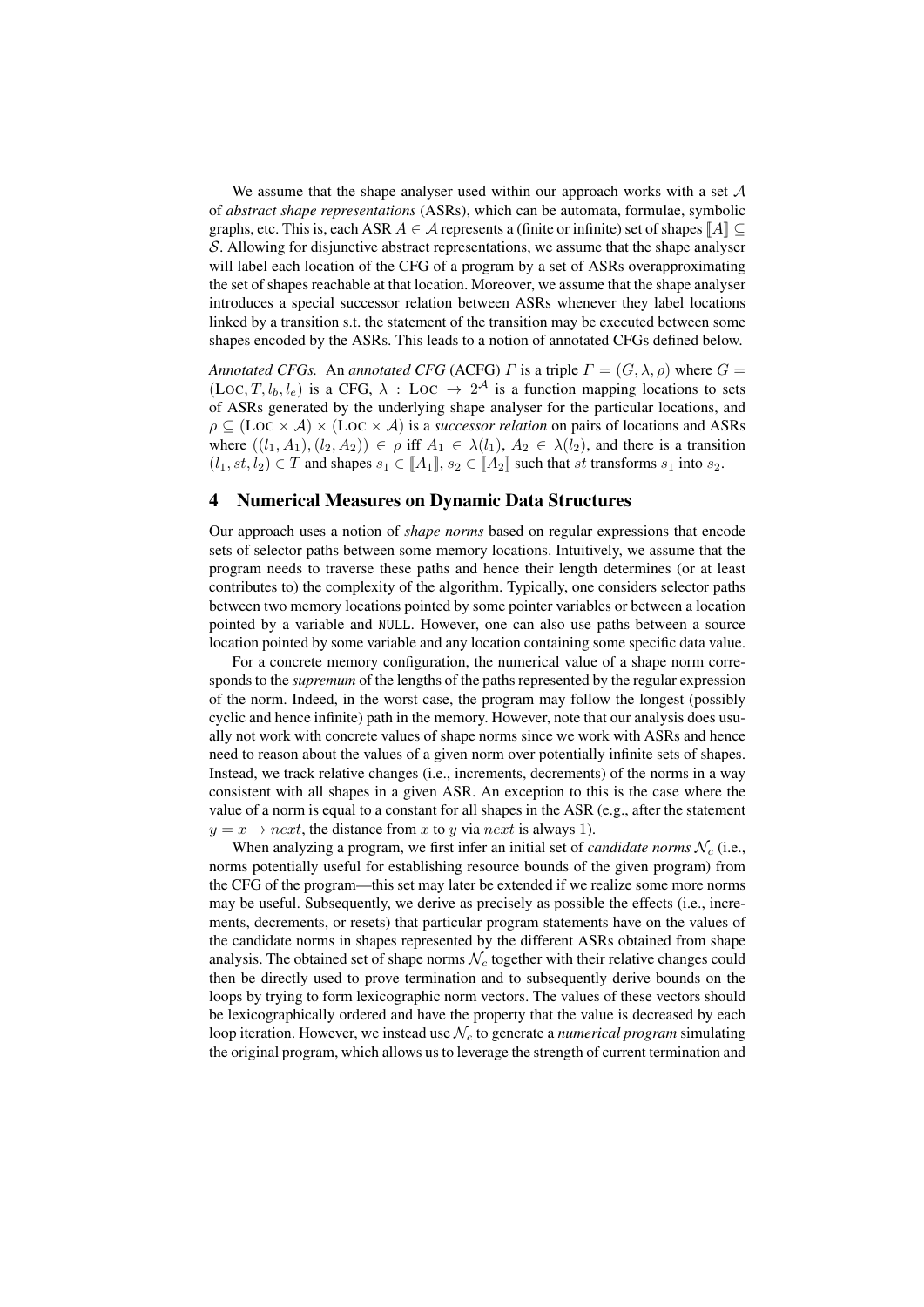resource bounds analysers for numerical programs as well as to deal with termination and/or resource bounds arguments combining heap and numerical measures.

Below, we first formalize the notion of shape norms and then describe our approach to generating the initial set of candidate norms.

#### 4.1 Shape Norms

Let  $\mathbb{S}_p$  be the set of selectors. In what follows, we will use the set RE<sub>S</sub> of restricted regular expressions re over  $\mathbb{S}_p$  defined as follows:

> $re ::= ru^*$  $ru ::= sel | ru + ru \text{ } sel \in \mathbb{S}.$

Below, the ru sub-expressions are called *regular units*, sometimes distinguishing *selector units* (sel) and *join units* ( $ru + ru$ ). For  $re \in \text{RE}_{\mathbb{S}}$ , we denote the language of selector paths described by re as  $\mathcal{L}_{re}$ . Intuitively, when we analyse the control-flow graph of a program for traversals through selectors, a join unit corresponds to a branching of the control-flow, and the star expression (re<sup>∗</sup> ) to a loop.

Our notion of selector regular expressions can be extended with *concatenation units* (ru.ru) and *nested star units* (ru<sup>∗</sup> ), corresponding to sequences of unit traversals and nested loop traversals, respectively. Concatenation units are supported in our tool. However, since their introduction brings in many (quite technical) corner cases, we limit ourselves to the join units to simplify the presentation. On the other hand, extending the techniques below by nested stars seems to be more complicated, and we leave it for future work. Nevertheless, note that we did not find it much useful in our experiments as it would correspond to using the same variable as the iterator of several nested loops (while usually different pointer variables are used as the iterators of the loops).

Let  $\mathbb{V}_p$  be a set of pointer variables and  $\mathbb{S}_i$  a set of data selectors. We use  $\mathcal{P} =$  $\mathbb{V}_p \cup \{\text{NULL}\} \cup \{\text{[data = k]} \mid k \in \mathbb{Z}, data \in \mathbb{S}_i\}$  to refer to locations of memory configurations (shapes) of a program. While  $x \in V_p$  denotes the location that is pointed by the pointer variable x, and NULL denotes the special null location,  $[data = k]$ denotes any memory location whose selector  $data$  has the value  $k \in \mathbb{Z}$ . A numerical measure  $\mu$  on a memory configuration, i.e., a *shape norm*, is a triple  $(x, \text{re}, y) \in V_p \times$  $RE_{\mathcal{S}} \times \mathcal{P}$ . We will use N to denote the set of all shape norms, and, further, we will use  $x\langle \text{ru*}\rangle y$  as a shorthand for the triple  $(x, \text{ru*}, y) \in \mathcal{N}$ .

As we have already mentioned above, we are interested in evaluating norms over ASRs, not over concrete shapes. Moreover, up to the cases where a norm has the same constant value for all shapes in an ASR, we are not interested in absolute values of the norms at all, and we instead track changes of the values of the norms only. However, in order to be able to soundly speak about such changes, we need to first define the value of a norm for a shape.

We will define the value of norms in terms of graphs. For this, we first define the notion of the height of a pointed graph. Then we describe how to obtain a pointed graph for a pair of a shape graph and a norm.

*Pointed graphs.* A *pointed graph*  $G = (N, E, n)$  consists of a set of nodes N, a set of directed edges  $E \subseteq N \times N$  and, a source node  $n \in N$ . A path  $\pi$  is a finite sequence of nodes  $n_0, \dots, n_l$  such that  $(n_i, n_{i+1}) \in E$  for all  $0 \le i < l$ . We call  $|\pi| = l$  the *length* of the path. We say  $\pi$  starts in n if  $n_0 = n$ . We define the *height* of G by setting  $|\mathcal{G}| = \sup\{|\pi| \mid \text{path } \pi \text{ starts in } n\}$  where we set sup  $D = \infty$  for an infinite set  $D \subseteq \mathbb{N}$ . We note that, for a finite graph  $G = (N, E, n)$ , we have  $|G| = \infty$  iff there is a cycle reachable from  $n$ .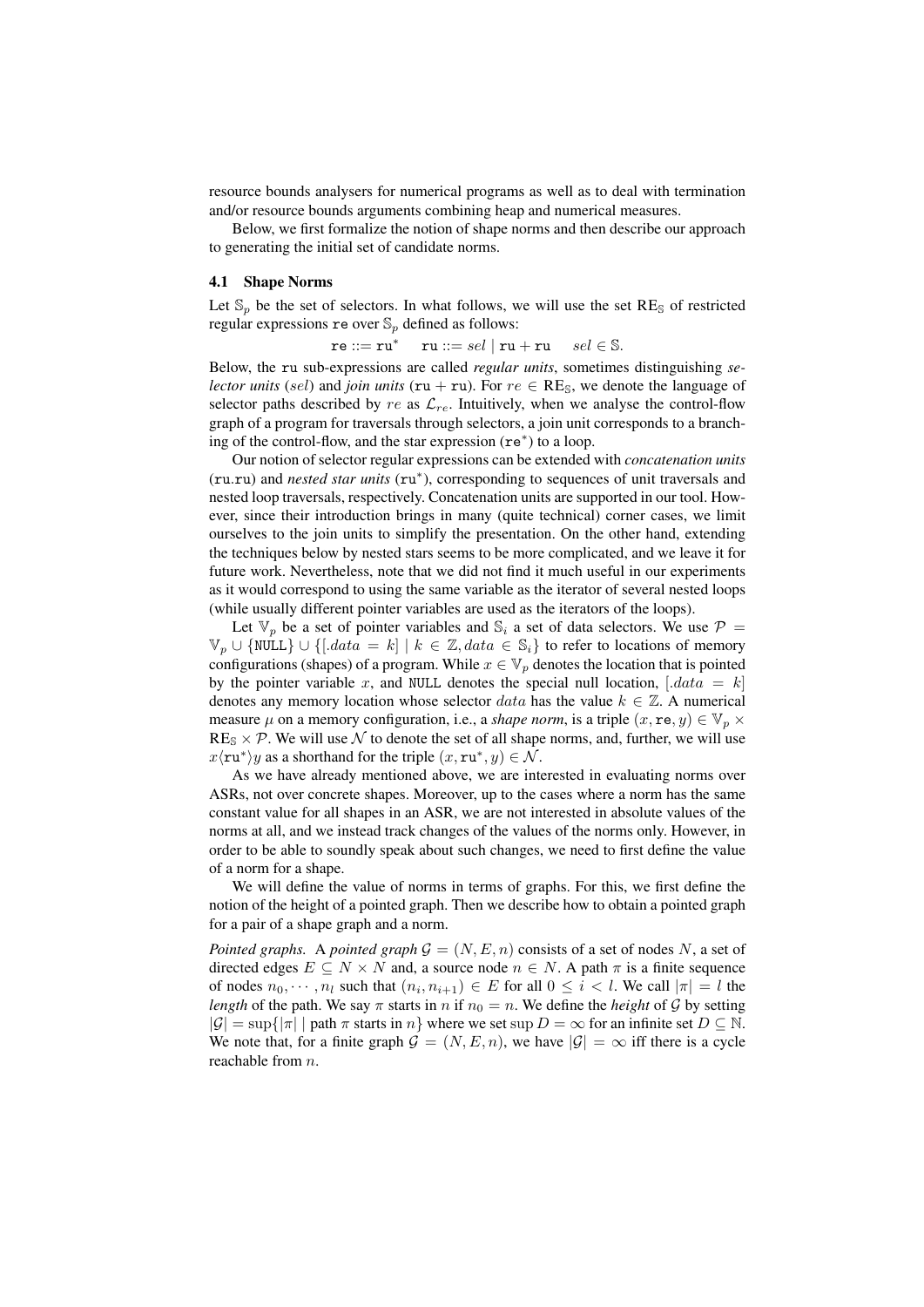*Pointed graphs associated to shape graphs and null-terminated norms.* We first consider norms  $\mu$  that end in NULL, i.e,  $\mu = x \langle \text{ru*} \rangle$ NULL. For a shape  $s = (M, \sigma, \nu) \in \mathcal{S}$ , we define the associated pointed graph  $\mathcal{G}_s^{x'(\text{ru*})\text{NULL}} = (M \cup \{\text{NULL}\}, E, \nu(x))$  where  $E = \{(n_1, n_2) \in (M \cup \{NULL\}) \times (M \cup \{NULL\}) \mid \text{there is path from } n_1 \text{ to } n_2 \text{ in } s \text{ s.t.}\}$ the string of selectors along the path matches the regular expression ru}.

*Pointed graphs associated to shape graphs and non-null-terminated norms.* We now consider a norm  $\mu = x \langle \text{ru}^* \rangle y$  with  $y \in \mathcal{P} \setminus \{ \text{NULL} \}$ . For a shape  $s = (M, \sigma, \nu) \in \mathcal{S}$ , we set  $s(y) = \{v(y)\}\$ for  $y \in V_p$ , and  $s(y) = \{m \in M \mid \sigma(m, data) = k\}$  for  $y = [data = k]$ . We define the shape  $s[y/NULL] = (M \setminus s(y), \sigma[y/NULL], \nu[y/NULL])$ where (1)  $\sigma[y/NULL](m, sel) = \sigma(m, sel)$  if  $m \notin s(y)$  and  $\sigma[y/NULL](m, sel) = \text{NULL}$ otherwise, and (2)  $\nu[y/NULL](x) = \nu(x)$  if  $\nu(x) \notin s(y)$  and  $\nu[y/NULL](x) = NULL$ otherwise. We define the associated pointed graph as  $\mathcal{G}_s^{\mathcal{X}(\text{ru}^*)y} = \mathcal{G}_{s[y]/\text{NUL}}^{\mathcal{X}(\text{ru}^*)\text{NUL}}$  $s[y/NULL]$ 

*Values of shape norms.* We are now ready to define values of shape norms in shapes. In particular, the value of a norm  $\mu \in \mathcal{N}$  in a shape  $s \in \mathcal{S}$ , denoted  $\|\mu\|_{s}$ , is a value from the set  $\mathbb{N} \cup \{\infty\}$  defined such that  $\|\mu\|_{s} = |\mathcal{G}_{s}^{\mu}|$ . This is, the value of the norm  $\mu$  in the shape s is defined as the height of the associated pointed graph.

The intuition behind the above definition is the following. The pointed graph associated to a norm  $\mu = x \langle \text{ru*} \rangle y$  makes the instances of the regular expression ru explicit. The height of the pointed graph corresponds to the longest chain of instances of the expression ru in the given shape graph. The intuition behind replacing the targets of norms with NULL stems from the fact that one either reaches the replaced target (and program will terminate naturally) or reaches the NULL, dereferences it and thus crashes (hence terminating unnaturally). However, since our method uses the results of a preceding shape analysis, we can assume memory safety and exclude termination by crash. In case there exists a cycle in the shape reachable from the source point  $x$ , the value of the norm is infinite. In such a case the norm is unusable for the later complexity analysis, hinting at the potential non-termination of the program under analysis.

We now generalize the notion of values of norms from particular shapes to ASRs. The value of a norm  $\mu \in \mathcal{N}$  over a set of shapes given by an ASR  $A \in \mathcal{A}$ , denoted  $\|\mu\|_A$ , is a value from the set  $\mathbb{N} \cup \{\infty, \omega\}$  defined such that  $\|\mu\|_A = \sup_{\omega} \{\|\mu\|_s \mid s \in [A]\}$ where (i)  $\sup_{\omega} X = \omega$  iff  $\infty \in X$  and (ii)  $\sup_{\omega} (X) = \sup X$  otherwise. Intuitively, we need to distinguish the case when some of the represented shapes contains a cyclic selector path and the case where the ASR represents a set of shapes containing paths of finite but unbounded length (as, e.g., in the case when the ASR represents all acyclic lists of any length). Indeed, in the former case, the program may loop over the cyclic selector path while, in the latter case, it will terminate, but its running time cannot be bounded by a constant (it is bounded, e.g., by the length of the encountered list).

#### 4.2 Deriving the Set of Candidate Shape Norms  $\mathcal{N}_c$

We now discuss how we infer a suitable initial set of norm candidates. Note that this set is only an initial set of norm candidates that could be useful for inferring the bounds on the program loops. It is extended when tracking norm changes as discussed in Section [5.](#page-10-0) For each program loop  $L$  we derive a set of norm candidates in the following three steps:

1. We inspect all of the conditions of the loop  $L$  which involve pointer variables wrt the program model of Section [3.1](#page-5-0) and declare each variable that appears in such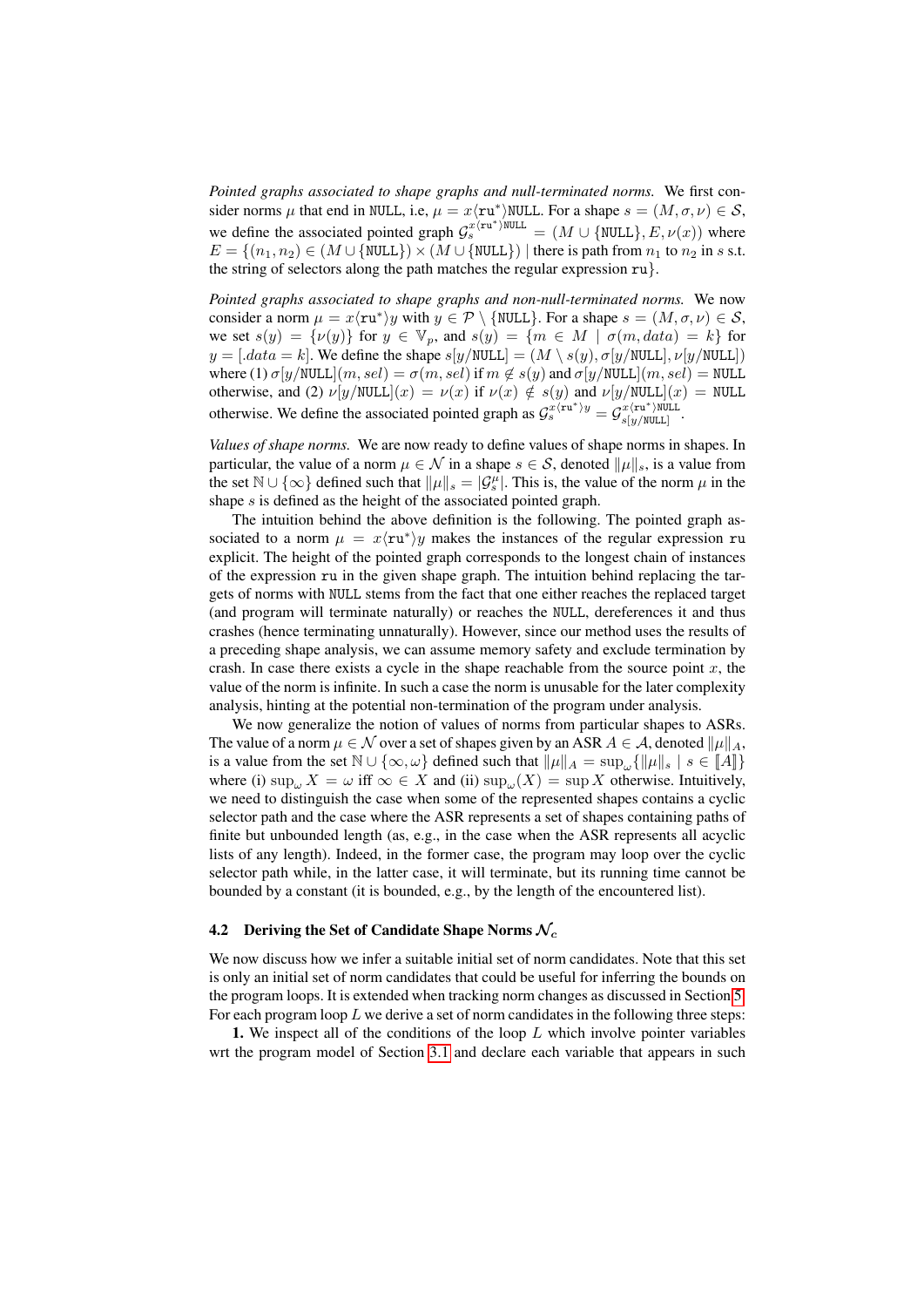a condition as *relevant*. E.g., for our running example Algorithm [1](#page-4-0) variables x and y are declared as relevant due to the condition  $x \neq y$  in line *line 6*.

2. We iterate over all simple loop paths of  $L$  (a loop path is any path which stays inside the loop  $L$ , and starts from and returns to the loop header; a loop path is simple if it does not visit any location twice except for the loop header) and derive a set of selectors  $S_x \subseteq \mathbb{S}_p$  for each relevant variable x: Given a simple loop path slp and a relevant variable  $x$ , we perform a symbolic backward execution to compute the effect of slp on x, i.e., we derive an assignment  $x = exp$  such that exp captures how x is changed when executing slp. For example, for our running example Algorithm [1](#page-4-0) we infer  $x = x \rightarrow next, y = y$  for both simple loop paths of the outer loop and  $y = y \rightarrow next$ ,  $x = x$  for the single simple loop path of the inner loop. In case exp is of form  $x \to \text{sel}$ , i.e., the effect of the loop path is dereferencing variable x by some selector sel  $\in \mathbb{S}_p$ , we add sel to  $S_x$ . This basic approach can be easily extended to handle consecutive dereferences of the same pointer over different selectors: We can deal with expressions of the form  $exp = x \rightarrow sel_1 \rightarrow sel_2$  by adding  $sel_1.sel_2$  to  $S_x$ .

**3.** Finally, we consider all subsets  $T \subseteq S_x$  and create norms for each  $T = \{sel_1, ...,$  $\{sel_l\}$  using the regular expression  $join(T) = sel_1 + ... + sel_l$ . The candidate norms  $\mathcal{N}_L$ created for different forms of conditions of the loop  $L$  are given in the right column of Fig. [1.](#page-10-1) For example, for our running example in Sect. [2,](#page-3-0) we create norms  $x$  $\langle$ next $^*$  $\rangle$ NULL for the outer cycle, and norms  $x \langle \text{next}^* \rangle y$  and  $y \langle \text{next}^* \rangle x$  for the inner loop.

The overall set of tracked norm candidates  $\mathcal{N}_c$  is set to the union of norm candidates over all loops in the program, i.e.  $\mathcal{N}_c = \bigcup_{L \in \mathcal{L}} \mathcal{N}_L$ . For each norm from  $\mathcal{N}_c$  we track its size-changes, as we discuss in Section [5.](#page-10-0)

<span id="page-10-1"></span>

| <b>Condition</b> of $L$ | Candidate Norms $N_L$                                                                      |
|-------------------------|--------------------------------------------------------------------------------------------|
| $x \circ y$             | $\{x\langle \text{join}(\mathbf{T})^*\rangle \}$ $\mid T \subseteq S_x\}$                  |
|                         | $\bigcup \{ y\langle \text{join}(\mathbf{T})^* \rangle x \mid T \subseteq S_x \}$          |
| $x \circ \texttt{NULL}$ | $\{x\langle \text{join}(\mathbf{T})^*\rangle \text{NULL} \mid T \subseteq S_x\}$           |
| $x \to d \circ k$       | $\left \left\{x\langle join(T)^*\rangle\right[. data = k\right]   T \subseteq S_x\right\}$ |
|                         | Fig. 1: Norm candidates $\mathcal{N}_L$ for a loop $L, \circ \in \{ =, \neq \}$            |

Note that we can optimize the size of  $\mathcal{N}_c$  by pruning irrelevant norms, e.g. those that never decrease; the concrete heuristics are described in Section [6.2.](#page-17-0)

#### <span id="page-10-0"></span>5 From Shapes to Norm Changes

In the previous section, we have shown how to derive an initial set of candidate norms  $\mathcal{N}_c$  that are likely to be useful for deriving bounds on the number of executions of the different program loops. This section describes how to derive numerical changes of the values of these norms, allowing us to derive a numeric program simulating the original program from the point of view of its runtime complexity. During this process, new norms may be found as potentially useful, which leads to an extension of  $\mathcal{N}_c$  and to a re-generation of the numeric program such that the newly added norms are also tracked.

In the numeric program, we introduce a *numeric variable* for each candidate norm. By a slight abuse of the notation, we use the norms themselves to denote the corresponding numeric variables, so, e.g., we will write  $x \langle u^* \rangle$  NULL == 0 to denote that the value of the numeric variable representing the norm  $x\langle u^* \rangle$  NULL is zero. The values these variables may get are from the set  $\mathbb{N}\cup\{\omega\}$  with omega representing an infinite distance (due to a loop in a shape). In what follows, we assume that any increment/decrement of  $\omega$  yields  $\omega$  again and that  $\omega$  is larger than any natural number. Note that we do not need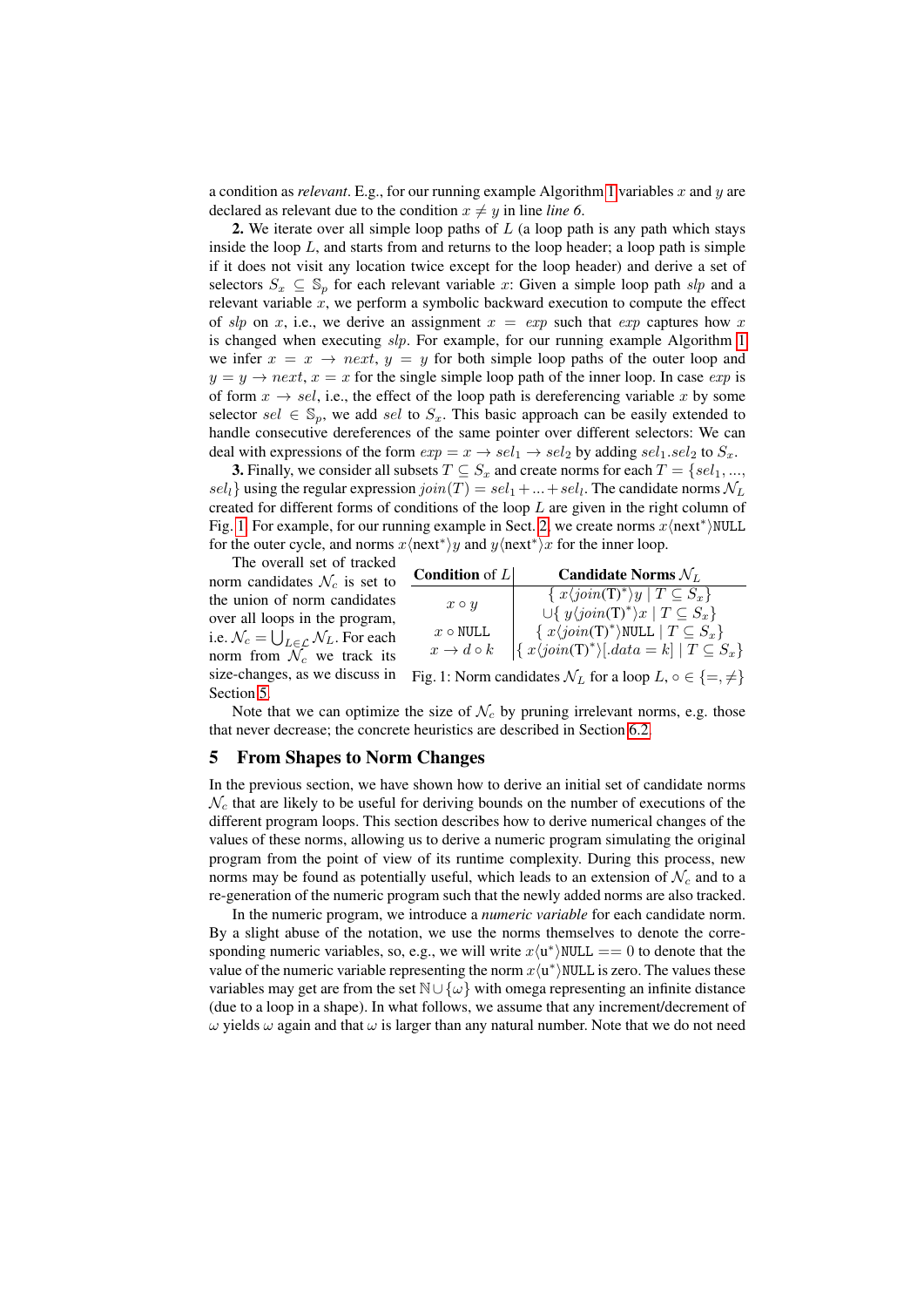a special value to represent  $\infty$  for describing a finite distance without an explicit bound. For that, we will simply introduce a fresh variable constrained to be smaller than  $\omega$ .

The *numeric program* is constructed using the ACFG  $\Gamma = (G, \lambda, \rho)$  built on top of the CFG  $G = (Loc, T, l_b, l_e)$  of the original program. The original control flow is preserved except that each location  $l \in LOC$  is replaced by a separate copy for each ASR labelling it, i.e., it is replaced by locations  $(l, A)$  for each  $A \in \lambda(l)$ . Transitions between the new locations are obtained by copying the original transitions between those pairs of locations and ASRs that are related by the successor relation, i.e., a transition  $(l_1, st, l_2)$  is lifted to  $((l_1, A_1), st, (l_2, A_2))$  whenever  $((l_1, A_1), (l_2, A_2)) \in \rho$ . Subsequently, each pointer-dependent condition labelling some edge in the extended CFG is translated to a condition on the numeric variables corresponding to the shape norms from  $\mathcal{N}_c$ . Likewise, each edge originally labeled by a pointer-manipulating statement is relabeled by numerical updates of the values of the concerned norm variables. Integer conditions and statements are left untouched.

Soundness of the abstraction. The translation of the pointer statements described below is done such that, for any path  $\pi$  in the CFG of a program and the shape s resulting from executing  $\pi$ , the values of the numeric norm variables obtained by executing the corresponding path in the numeric program conservatively *over-approximate* the values of the norms over s. This is, if the numeric variable corresponding to some norm  $\mu$ can reach a value  $n \in \mathbb{N} \cup \{\omega\}$  through the path  $\pi$  with pointer statements replaced as described below, then  $\|\mu\|_{s} \leq n$ . As a consequence, we get that every bound obtained *for the integer abstraction is a bound of the original program.*

Given the above, the translation of *pointer conditions* is easy. We translate each condition  $x =$  NULL to a disjunction of tests  $x \langle u^* \rangle$ NULL == 0 over all regular units u such that  $x\langle u^* \rangle$ NULL  $\in \mathcal{N}_c$ . Likewise, every condition  $x = y$  is translated to a disjunction of conditions of the form  $x\langle u^* \rangle y = 0$  over all regular units u such that  $x \langle u^* \rangle y \in \mathcal{N}_c$ . Pointer inequalities are then translated to a negation of the conditions formed as above, leading to a conjunction of inequalities on numeric norm variables.

Handling *data-related pointer tests* of the form  $x \rightarrow$  data == y is more complex. Consider such a test on an edge starting from a location-ASR pair  $(l, A)$ . Currently, we can handle the test in a non-trivial way only if  $y$  evaluates to the same constant value in all shapes represented by A, i.e., if there is some  $k \in \mathbb{N}$  such that  $\nu(y) = k$  for all shapes  $(M, \sigma, \nu) \in \llbracket A \rrbracket$ . In this case, the test is translated to a disjunction of conditions of the form  $x\langle u^* \rangle$ [. $data = k$ ] = 0 over all regular units u such that  $x\langle u^* \rangle$ [. $data = k$ ]  $\in \mathcal{N}_c$ . Otherwise, the test is left out—a better solution is an interesting issue for future work, possibly requiring more advanced shape analysis and a tighter integration with it. Datarelated pointer non-equalities can then again be treated by negation of the equality test (provided  $y$  evaluates to a constant value).

Finally, after a successful equality test (of any of the above kinds), all numeric norm variables that appeared in the disjunctive condition used are set to zero. All other variables (and all variables in general for an inequality test) keep their original value.

Next, we describe how we translate non-destructive, destructive, and data-related pointer statements other than tests. The translation can lead to decrements, resets, or increments of the numeric norm variables corresponding to the norms in  $\mathcal{N}_c$ . In case, we realize that we need some norm  $\mu' \notin \mathcal{N}_c$  to describe the value of some current can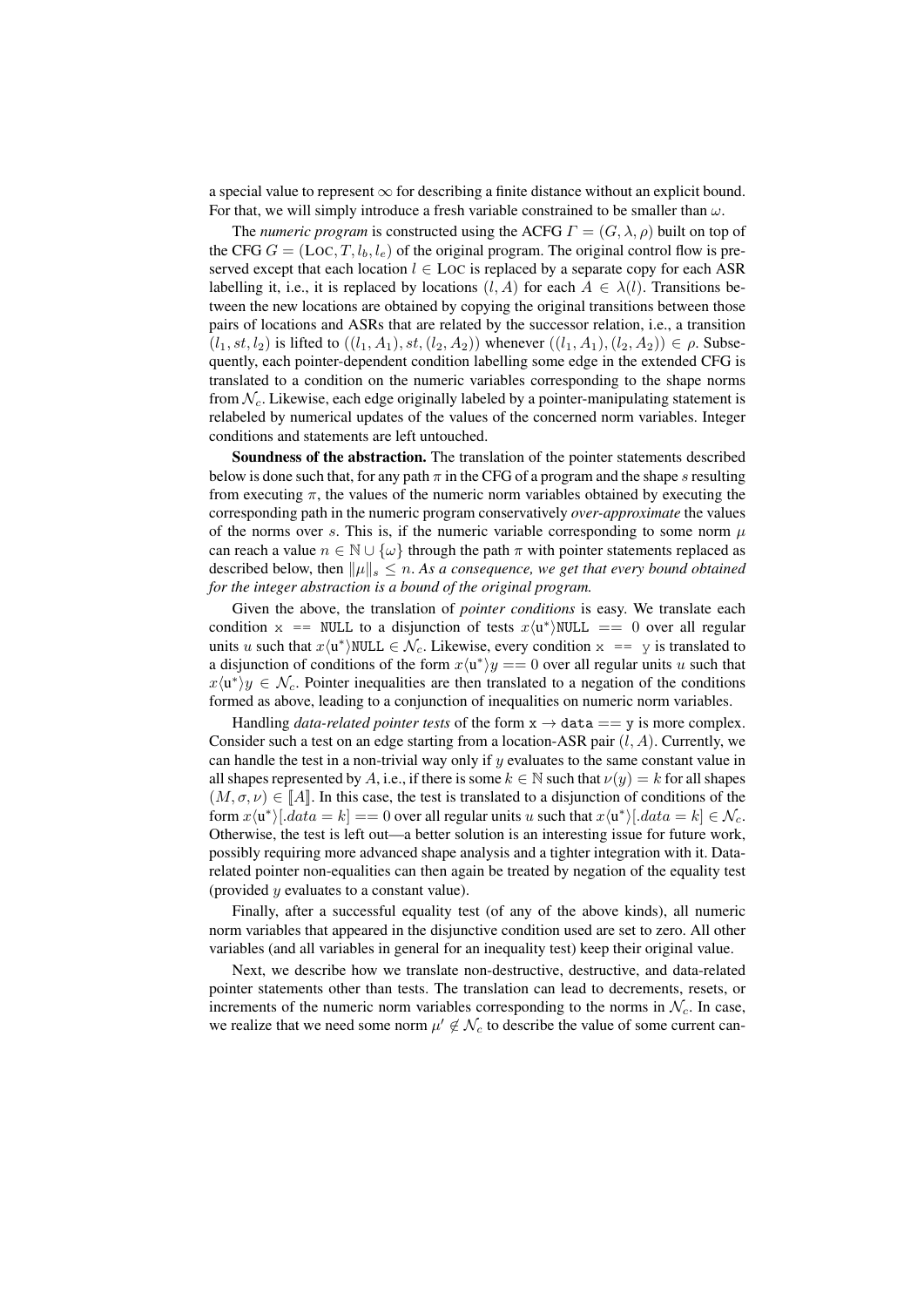didate norm  $\mu \in \mathcal{N}_c$ , we add  $\mu'$  into  $\mathcal{N}_c$  and restart the translation process (in practice, of course, the results of the previously performed translation steps can be reused). Such a situation can happen, e.g., when  $\mathcal{N}_c = \{x \langle \text{next}^* \rangle \text{NULL}\}\$  and we encounter an instruction  $x = \text{list}$ , which generates a reset of the norm  $x \langle \text{next}^* \rangle$  NULL to the value of the norm list $\langle$ next<sup>∗</sup> $\rangle$ NULL. The latter norm is then added into  $\mathcal{N}_c$ .<sup>[1](#page-12-0)</sup>

The rules for translating non-destructive, destructive, and data-related pointer updates to the corresponding updates on numeric norm variables are given in Fig. [2,](#page-13-0) [3,](#page-14-0) and [4,](#page-15-0) respectively. Before commenting on them in more detail, we first make several general notes. First, values of norms of the form  $x\langle u^* \rangle x$  are always zero, and hence we do not consider them in the rules. Next, let  $u = sel_1 + \ldots + sel_n$ ,  $n \ge 1$ , be a regular join unit. We will write  $sel \in u$  iff  $sel = sel_i$  for some  $1 \leq i \leq n$ . We denote new values of norms using an overline, and the old values without an overline. The norms that are not mentioned in a given rule keep implicitly the same value.

Finally, in rules describing how the value of a norm variable  $\mu$  is changed by firing some statement between ASRs  $A_1$  and  $A_2$ , we often use constructions of the form  $\overline{\mu}$   $\cong$  *expr* where *expr* is an expression on norm variables. This construction constrains the new value of  $\mu$  using the current values of norm variables or using directly the ASRs encountered, depending on what of this is more precise. First, if  $\mu$  has the same natural value in all shapes in  $[[A_2]]$ , i.e., if  $\|\mu\|_{A_2} \in \mathbb{N}$ , then we let  $\overline{\mu} = \|\mu\|_{A_2}$ . Otherwise, if the value of  $\mu$  is infinite in  $A_1$  and unbounded but finite in  $A_2$ , i.e., if  $\|\mu\|_{A_1} = \omega$  and  $\|\mu\|_{A_2} = \infty$ , we constrain the new value of  $\mu$  by the constraint  $\overline{\mu} = v \wedge v < \infty$  where  $v$  is a fresh numeric variable.<sup>[2](#page-12-1)</sup> The same constraint with a fresh variable is used when  $\|\mu\|_{A_2} = \infty$  and  $expr = \omega$ . Otherwise, we let  $\overline{\mu} = expr$ .

The described translation allows for sound resource bounds analysis. Indeed, for each run of the original pointer program, there will exist one run in the derived numeric program where the norms get exact/overapproximated values. Provided that the underlying bounds analyser is sound in that it returns worst case bounds, the bounds obtained for the numeric program will not be smaller than the bounds of the original program.

### 5.1 Non-Destructive Pointer Updates

We now comment more on the less obvious parts of the rules for non-destructive pointer updates from Fig. [2.](#page-13-0) Concerning the rule for  $x = \text{NULL}$ , Case 1 reflects the fact that we always consider all paths from  $x$  limited by either the designated target  $w$  or, implicitly, NULL. Hence, after  $x =$  NULL, the distance is always 0. Likewise, in Case 1 of  $x =$  $malloc()$ , the distance is always 1 as we assume all fields of the newly allocated cell to be nullified, and so the paths consist of the newly allocated cell only. Case 2 of  $x = malloc()$  is based on that we assume the newly allocated cell to be unreachable

<span id="page-12-0"></span> $1$  Alternatively, one could use a more complex initial static analysis that would cover, although may be less precisely, even such dependencies among norms.

<span id="page-12-1"></span><sup>&</sup>lt;sup>2</sup> Intuitively, this case is used, e.g., when  $\mu = x \langle n^* \rangle$  NULL, and the encountered pointer statement cuts an ASR representing cyclic lists of any length pointed by  $x$  to an ASR representing acyclic NULL-terminated lists pointed by  $x$ . Naturally, when one subsequently starts a traversal of the list, it will terminate though in an unknown number of steps.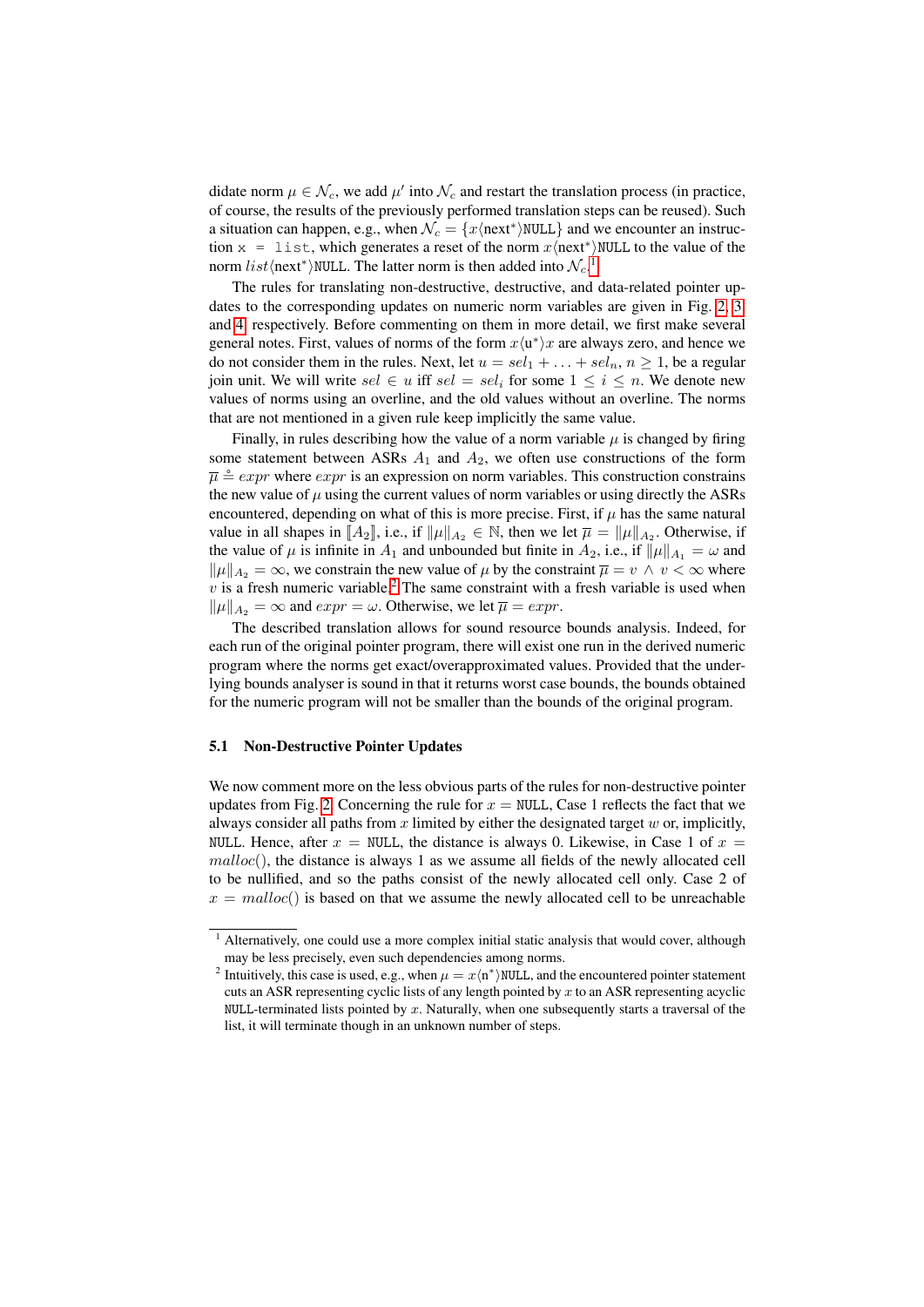<span id="page-13-0"></span>

| $[x = NULL]$<br>$\forall w \in \mathcal{P}, \ \forall z \in \mathbb{V}_p \setminus \{x\}$                                                                                                                                                                                                  | $[x = \text{malloc}()]$<br>$\forall w \in \mathcal{P} \setminus \{x\}, \ \forall z \in \mathbb{V}_n$                                                                                                            | [free(x)]<br>$\forall z \in \mathbb{V}_p, \ \forall w \in \mathcal{P}$                                                                                                                                                                                                                                                                                                                                                                                   |  |  |  |  |  |
|--------------------------------------------------------------------------------------------------------------------------------------------------------------------------------------------------------------------------------------------------------------------------------------------|-----------------------------------------------------------------------------------------------------------------------------------------------------------------------------------------------------------------|----------------------------------------------------------------------------------------------------------------------------------------------------------------------------------------------------------------------------------------------------------------------------------------------------------------------------------------------------------------------------------------------------------------------------------------------------------|--|--|--|--|--|
| $\overline{x \langle u^* \rangle w} = 0$ (1)<br>$\overline{z \langle u^* \rangle x}$ = $z \langle u^* \rangle$ NULL (2)                                                                                                                                                                    | $\overline{x \langle u^* \rangle w} = 1$ (1)<br>$\overline{z(u^*)x} \stackrel{\circ}{=} z(u^*)$ NULL (2)                                                                                                        | $\overline{z \langle u^* \rangle w} \triangleq \begin{cases} z \langle u^* \rangle x & \text{AllPathsThr}(A_1, u, z, w, x) \\ z \langle u^* \rangle w & \text{otherwise} \end{cases}$                                                                                                                                                                                                                                                                    |  |  |  |  |  |
| $[x = y \rightarrow n \text{ (alias)}]$<br>$\exists v \in$ AliasNext $(A_1, y, n)$<br>$\forall w \in \mathcal{P} \ \forall z \in \mathbb{V}_n$<br>$x \langle u^* \rangle w \triangleq v \langle u^* \rangle w$ (1)<br>$\overline{z \langle u^* \rangle x}$ = $z \langle u^* \rangle v$ (2) | $[x = y \rightarrow n \text{ (non-unit)}]$<br>$n \notin u$ , $\forall w \in \mathcal{P}, \ \forall z \in \mathbb{V}_n$<br>$x\langle u^*\rangle w \stackrel{\circ}{=} \omega(1)$<br>$\sqrt{z(u^*)x} = \omega(2)$ | $[x = y \rightarrow n \text{ (unit)}]$<br>$n \in u$ , $x \neq y$ , $\forall t \in \text{Alias}(A_1, y)$<br>$\forall s \in$ MayAlias $(A_1, y)$<br>$\forall w \in \mathcal{P} \setminus$ MayAlias $(A_1, y)$<br>$\forall z \in \mathbb{V}_n \setminus \text{Alias}(A_1, y)$<br>$t\langle u^*\rangle x \stackrel{\circ}{=} t\langle u^*\rangle$ NULL<br>(1)<br>$\overline{x \langle u^* \rangle s} \stackrel{\circ}{=} y \langle u^* \rangle$ NULL - 1 (2) |  |  |  |  |  |
| $[x = y]$<br>$\forall z \in \mathbb{V}_p \ \forall w \in \mathcal{P}$                                                                                                                                                                                                                      |                                                                                                                                                                                                                 | $\overline{x \langle u^* \rangle w} = y \langle u^* \rangle w - 1$ (3)<br>$z(u^*)x = z(u^*)y + y(u^*)x$ (4)                                                                                                                                                                                                                                                                                                                                              |  |  |  |  |  |
| $\overline{x \langle u^* \rangle w} \stackrel{\circ}{=} y \langle u^* \rangle w$ (1) $\overline{z \langle u^* \rangle x} \stackrel{\circ}{=} z \langle u^* \rangle y$ (2)                                                                                                                  |                                                                                                                                                                                                                 |                                                                                                                                                                                                                                                                                                                                                                                                                                                          |  |  |  |  |  |

Fig. 2: Translation rules for *non-destructive pointer updates*. The rules are assumed to be applied between location-ASR pairs  $(l_1, A_1)$  and  $(l_2, A_2)$  linked by an edge labelled by a non-destructive pointer update with  $x, y \in V_p$ ,  $n \in S_p$ . For all rules with left-hand side of form  $\overline{a\langle u^*\rangle b}$ , u ranges over all regular units such that  $a\langle u^*\rangle b\in\mathcal{N}_c$ . If the norms used on the right-hand side of any of the applied rules is not in  $\mathcal{N}_c$ , it is added into  $\mathcal{N}_c$ , and the analysis is re-run with the new  $\mathcal{N}_c$ .

from other memory locations, and so any path taken from another memory location towards  $x$  will implicitly be bounded by NULL.<sup>[3](#page-13-1)</sup>

Concerning the rules for  $free(x)$ , the predicate AllPathsThr $(A, u, z, w, x)$  holds iff all paths over selector sequences matching  $u^*$  between the location  $z$  and the location w go through x in all shapes in [[A]. In this case, clearly, all paths from z to w are shrunk to paths to x by  $free(x)$  as x becomes undefined (which we take as equal to NULL for our purposes). Otherwise, we take the old value of the norm since it either stays the same or perhaps gets shorter but in some shapes only.

Concerning the rules for  $x = y \rightarrow n$ , we first note that, if applicable, the "alias" rule has priority. It is applied when the *n*-successor of  $y$  is pointed by some variable v in all shapes in  $[[A_1]]$ . Formally,  $v \in$  AliasNext $(A, y, n)$  iff  $\forall (M, \sigma, \nu) \in [[A]]$ :  $\sigma(\nu(y), n) = \nu(v)$ . Such an alias can be used to define norms based on x by copying those based on  $v$ . Of course, the distance from  $x$  to  $v$  after the update should be zero, which is assured by the  $\stackrel{\circ}{=}$  operator. If there is no such v, and n does not match u, we can only limit the new value of the norm based on the ASR, which is again taken care by the  $\stackrel{\circ}{=}$  operator (otherwise we take the worst possibility, i.e.,  $\omega$ ).

The most complex rule is that for  $x = y \rightarrow n$  when there is no alias for the *n*successor of y, and n matches u. First, note that the rule is provided for the case of x being a different variable than y only. We assume statements  $x = x \rightarrow n$  to be transformed to a sequence  $y = x; x = y \rightarrow n$ ; for a fresh pointer variable y. In the rules, we then use the following must- and may-alias sets: Alias $(A, y) = \{v \in V_p | v \in V_p\}$  $\forall (M,\sigma,\nu) \in \llbracket A \rrbracket : \nu(y) = \nu(v) \}$  and MayAlias $(A,y) = \{v \in \mathbb{V}_p \mid \exists (M,\sigma,\nu) \in \mathbb{V}_p \}$  $[[A] : \nu(y) = \nu(v)].$ 

Concerning Case 1, note that  $u$  can be a join unit and  $u^*$  can match several paths from  $y$  that need not go to the new position of  $x$  at all (and hence can stop only when reaching NULL), or they can go there, but as there is no variable pointing already to the

<span id="page-13-1"></span><sup>&</sup>lt;sup>3</sup> We assume that the preceding shape analysis will discover potential problems with a location being freed and re-allocated with some dangling pointers still pointing to it (the ABA problem).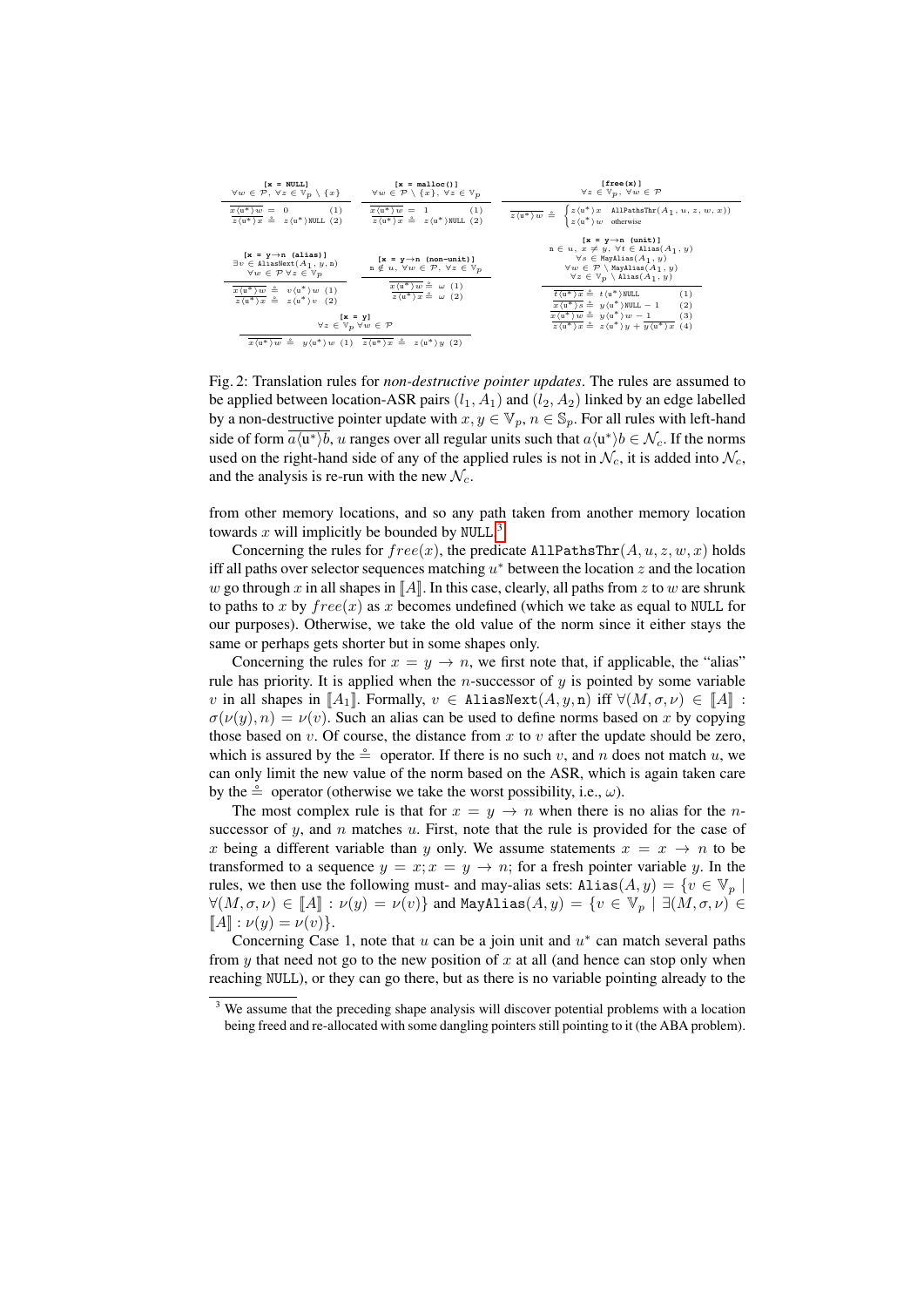<span id="page-14-0"></span>

Fig. 3: Translation rules for *destructive pointer updates*. The rules are assumed to be applied between location-ASR pairs  $(l_1, A_1)$  and  $(l_2, A_2)$  linked by an edge labelled by a destructive pointer update with  $x, y \in V_p$ ,  $n \in S_p$ . The treatment of the regular units  $u$  is the same as in Fig. [2.](#page-13-0)

new position of x, we anyway have to approximate such paths by extending them up to NULL. The case when the only path to x is via n will then be solved by the  $\stackrel{\circ}{=}$  operator. The must aliases of  $y$  can naturally be treated in an equal way as  $y$  in the above.

In Case 2, start by considering paths from  $x$  to  $y$ . Since we have no alias of the  $n$ successor of  $y$  that could help us define the value of the norm, we have to approximate the distance from  $x$  to  $y$  by extending the paths from  $x$  up until NULL. Further note that such paths are a subset of those from  $y$  to NULL (since the new position of x is a successor of y). We can thus use  $y\langle u^* \rangle$  NULL to approximate  $\overline{x\langle u^* \rangle}$  NULL. However, we can constrain the latter distance to be smaller by one. Indeed, if the longest path from  $y$  to NULL does not go through the new position of x, the distance from x to NULL is at least by one smaller. On the other hand, if the longest path goes through the new position of x, then we save the step from y to the new position of x. The same reasoning then applies for any variable that may alias  $y$ —for those that cannot alias it, one can do better as expressed in the next case.

In Case 3, one can use a similar reasoning as in Case 2 as the paths from  $y$  to w include those from the new position of  $x$  to  $w$ . Note, however, that this reasoning cannot be applied when  $y$  may alias with  $w$ . In such a case, their distance may be zero, and the distance from the new position of  $x$  to  $w$  can be bigger, not smaller. Finally, to see correctness of Case 4, note that should there be a longer path over u from z to the *n*-successor of y than going through y, this longer path will be included into the value of the norm for getting from z to y too since the norm takes into account all  $u$  paths either going to  $y$  or missing it and then going up until NULL (or looping).

The intuition behind the rule for  $x = y$  is similar to the other statements.

### 5.2 Destructive Pointer Updates

We now proceed to the rules for destructive pointer statements shown in Fig. [3.](#page-14-0) We start with the translation for the statement  $x \to n =$  NULL, considering the case of n being a unit, i.e.,  $n \in u$ . After this statement, the distance from any source memory location z to any target memory location  $w$  either stays the same or decreases. The latter happens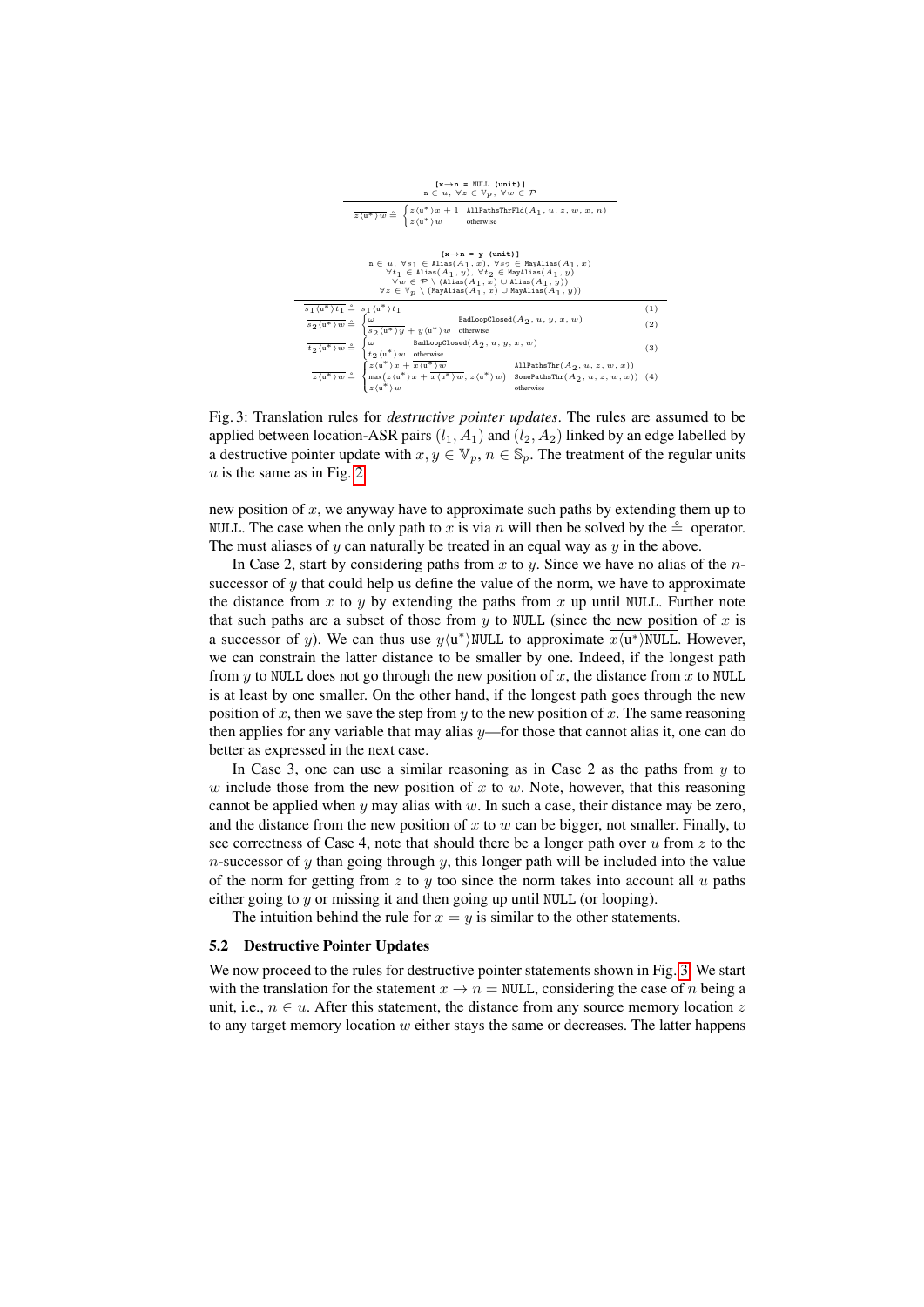<span id="page-15-0"></span> $[**x**→**d** = **y**$  (data-const)]<br>  $\exists k \in \mathbb{Z} :$  ValIsConst $(A_1, y, k)$ ,  $\forall z \in \mathbb{V}_p \setminus \{x\}$ ,  $\forall l \in \mathbb{Z} \setminus \{k\}$  $\overline{x\langle u^* \rangle [d = k]} = 0$  (1)  $x\langle u^* \rangle$ [.d = l]  $\stackrel{\circ}{=}$  $\begin{cases} x \langle \mathbf{u}^* \rangle \text{NULL} & \text{ValMayBe}(A_1, x, d, l) \\ x \langle \mathbf{u}^* \rangle [d = l] & \text{otherwise} \end{cases}$ (2)  $\overline{z\langle u^* \rangle}$ [.d = k]  $\stackrel{\circ}{=}$  $\int z \langle u$  $\texttt{AllPathsThr}(A_1, u, z, [.d = k], x)$  $z\langle u^* \rangle$ [. $d = k$ ] otherwise  $(3)$  $z\langle u^*\rangle[.d = l] \triangleq$  $\int z \langle u$ ValMayBe $(A_1, x, d, l)$  $z\langle u^* \rangle$ [.d = l] otherwise  $(4)$ **[x**→**d = y (data-unknown)]**<br>  $(¬∃k ∈ ℤ : ValIsConst(A₁, y, k)), ∀z ∈ ℨp, ∀l ∈ ℤ)$  $\overline{z\langle u^* \rangle$ [. $d = l$ ]  $\stackrel{\circ}{=}$ ſ ₹  $\begin{array}{lcl} z\, \langle {\bf u}^* \rangle \, [\, .d = l] & z \, \langle {\bf u}^* \rangle \, [\, .d = l] & < z \, \langle {\bf u}^* \rangle \, x \\ z \, \langle {\bf u}^* \rangle \, [\, .d = l] & \neg \texttt{ValMapBe}\, (\, A_{\,1} \,,\, x \,,\, d \,,\, l \,) \\ z \, \langle {\bf u}^* \rangle \, \texttt{NULL} & \end{array}$ 

Fig. 4: Translation rules for *data-related pointer updates*. The rules are assumed to be applied between location-ASR pairs  $(l_1, A_1)$  and  $(l_2, A_2)$  linked by an edge labelled by a data-related pointer update with  $x \in \mathbb{V}_p$ ,  $y \in \mathbb{V}_i$ ,  $d \in \mathbb{S}_i$ . The treatment of the regular units  $u$  is the same as in Fig. [2.](#page-13-0)

when the changed *n*-selector of x influences the longest previously existing path from z to  $w$ . Identifying this case in general is difficult, but one can reasonably recognise it in common ASRs at least in the situation when all paths between  $z$  and  $w$  whose selector sequences match  $u^*$  go through the *n*-selector of the memory location marked by x in all shapes represented by the ASR  $A_1$ , i.e.,  $\llbracket A_1 \rrbracket$ . We denote this fact by the predicate AllPathsThrFld( $A_1, u, z, w, x, n$ ). In this case, the new distance between z and w clearly corresponds to the old distance between z and x plus one (for the step from x to NULL). In all other cases, we conservatively keep the old value of the distance (up to it can be reduced by the  $\stackrel{\circ}{=}$  operator as usual).

Concerning the statement  $x \to n = y$ , the distance between x and y (and their aliases) can stay the same or get shortened. In Case 1 of the rule for this statement, the latter is reflected in the use of the  $\stackrel{\circ}{=}$  operator. In Case 2, we use the predicate BadLoopClosed( $A_2, u, y, x, w$ ) to denote a situation when the statement  $x \to n = y$ closes a loop (over the u selectors) in at least some shape represented by  $A_2$  such that w does not appear in between of y and x in the loop. Naturally, in such a case, the distance between x (or any of its may-aliases) and w is set to  $\omega$ . Note that the may-alias is needed in this case since it is enough that this problematic situation arises even in one of the concerned shapes. As for correctness of the other variant of Case 2, note that if there are paths over  $u^*$  from x to w not passing through y, they will be covered by  $x \langle u^* \rangle y$ , which will consider such paths extended up until NULL. In Case 3, note that if the loop is not closed, then the paths from  $y$  to  $w$  are not influenced.

In Case 4, if all paths from z to w in the shapes represented by  $A_2$  go through x, we can take the original distance of z and x, which does not change between  $A_1$  and  $A_2$  as the change happens after x, and then add the new distance from  $x$  to  $w$ . If no path from  $z$  to w passes x, the distance is not influenced by the statement. If some but not all of the paths pass  $x$ , we have to take the maximum of the two previous cases.

As for non-unit cases of the above two statements, i.e., the case when  $n \notin u$ , the norms do not change since the paths over  $u^*$  do not pass the changed selector.

#### 5.3 Data-Related Pointer Updates

Our rules for translating data-related pointer updates are given in Fig. [4.](#page-15-0) The first of them applies in case the value being written into the data field  $d$  of the memory location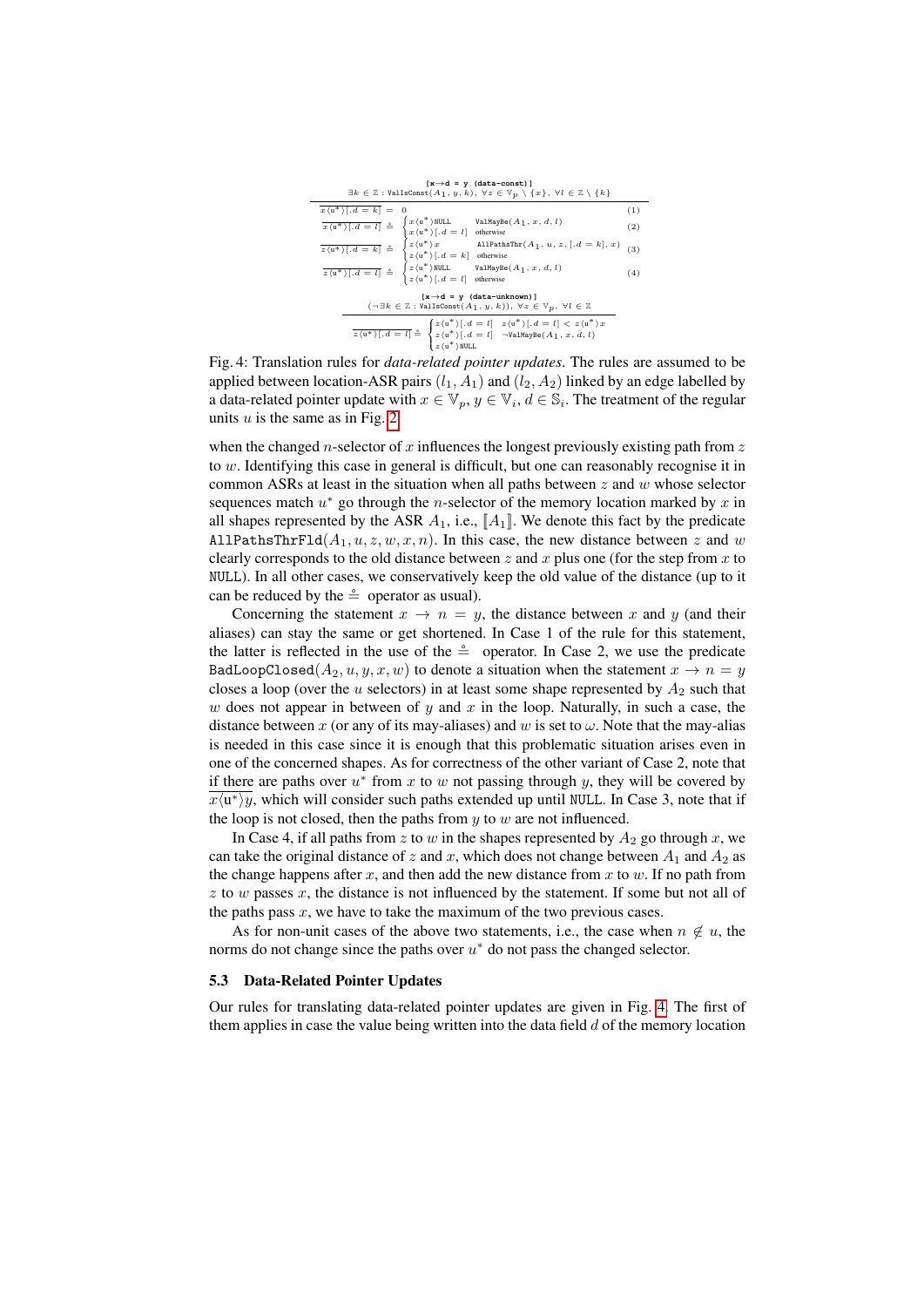pointed by x is constant over all shapes represented by the ASR  $A_1$ , i.e., if there is some constant  $k \in \mathbb{Z}$  such that  $\forall (M, \sigma, \nu) \in \llbracket A \rrbracket : \nu(y) = k$ . This fact is expressed by the ValIsConst $(A_1, y, k)$  predicate. In this case, after the statement  $x \to d = y$ , the distance from x to a data value  $k$  becomes clearly zero. Case 2 captures the fact that if the d-field of x may be l in at least one shape represented by  $A_1$ , i.e., if  $\exists (M, \sigma, \nu) \in$  $\llbracket A \rrbracket$ :  $\nu(y) = l$ , which is expressed by the ValMayBe $(A_1, x, d, l)$  predicate, the new distance of x to a data value  $l$  is approximated by its distance to NULL. The reason is that the old data value is re-written, and one cannot say whether another data field with the value  $l$  may be reached before one gets to NULL. Otherwise, the norm keeps its original value. Case 3 covers the distance from a location  $z$  other than  $x$  to a data value k. This distance clearly stays the same or can get shorter after the statement. We are able to safely detect the second scenario when all paths from  $z$  to a data value  $k$  lead through x. In that case, the distance from z to a data value k shrinks to that from z to  $x$ . Otherwise, we conservatively keep the norm value unchanged. Finally, Case  $4$  is an analogy of Case 2.

In case the value being written through a data selector is not constant, which is covered by the second rule of Fig. [4,](#page-15-0) our approach is currently rather conservative. We keep the original value of the norms between  $z$  and a data value l if either this data value is always reached from  $z$  before  $x$  is reached (the norm takes into account the first occurrence of the data value) or if the re-written value of the data field  $d$  of  $x$  is not l in any of the shapes represented by  $A_1$  (and hence the original value of the norm is not based on the distance to this particular field). In such a case, the distance between  $z$ and the data value  $l$  does surely not change. Otherwise, we conservatively approximate the new distance between  $z$  and the data value  $l$  by the distance over paths matching  $u^*$ from  $z$  up until NULL.

The stress on handling constant values of data may seem quite restricted, but it may still allow one to verify a lot of interesting programs. The reason is that often the programs use various important constants (like 0) to steer their control flow. Moreover, due to data-independence, it is often enough to let programs work with just a few constant values—c.f., e.g., [\[19](#page-20-18)[,20](#page-20-19)[,21\]](#page-20-20) where just a few data values ("colors") are used when checking various advanced properties of dynamic data structures. Still a better support of data is an interesting issue for future work.

### 6 Implementation and Experiments

We have implemented our method in a prototype tool called RANGER. The implementation is based on the *Forester* shape analyser [\[22,](#page-20-21)[21\]](#page-20-20), which represents sets of memory shapes using so-called *forest automata* (FAs). As a back-end *bounds analyser* for the generated numeric programs, we use the *Loopus* tool [\[18\]](#page-20-7). We evaluated RANGER on a set of benchmarks including programs manipulating various complex data structures and requiring amortized reasoning for inferring precise bounds. The experimental results we obtained are quite encouraging and show that we were able to leverage both the precise shape analysis of complex data structure provided by Forester as well as the amortized analysis of loop bounds provided by Loopus and for the first time fullyautomatically and precisely analyse some challenging programs.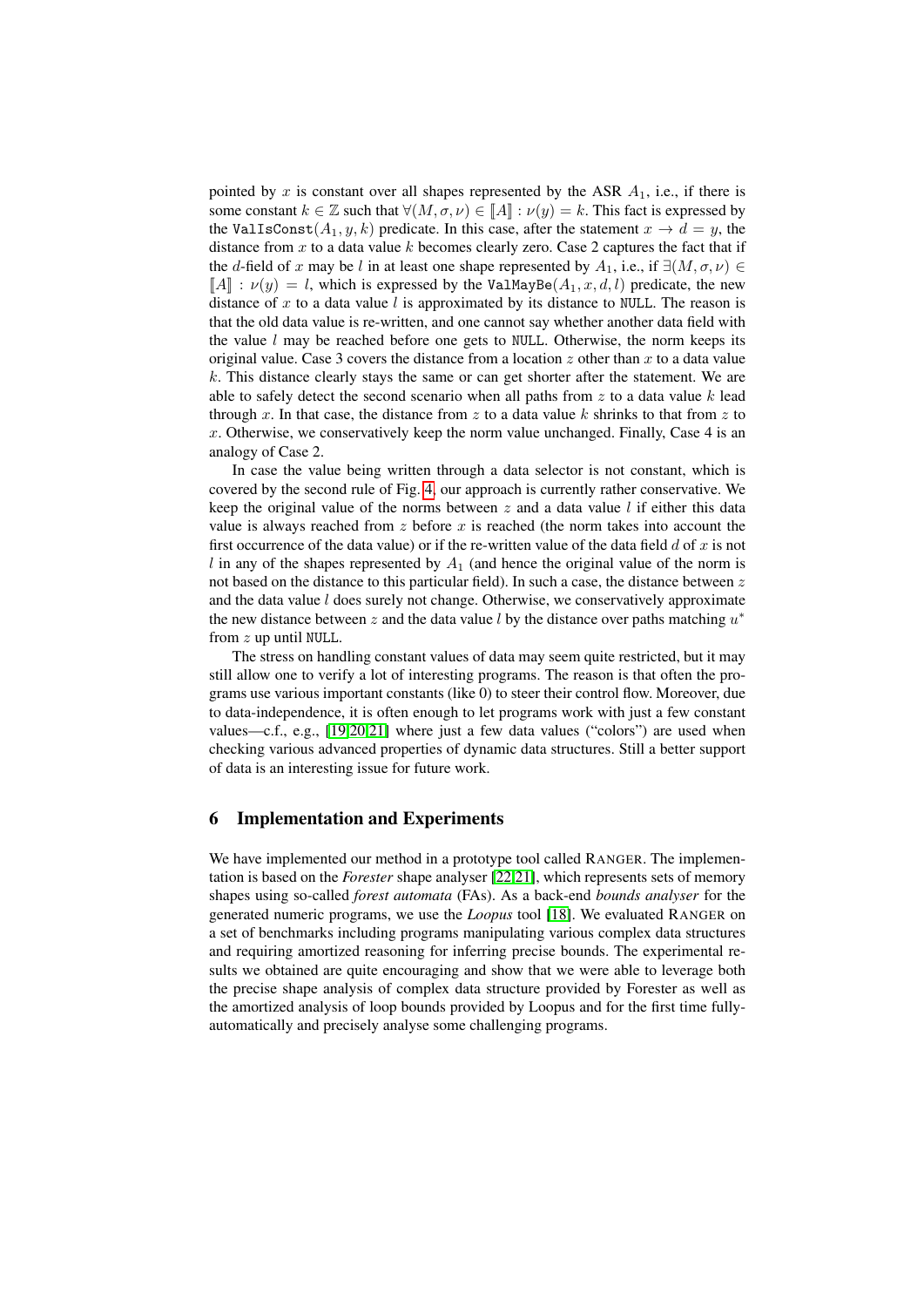In the rest of the section, we first briefly introduce the Forester tool in some more detail and discuss how we implemented our approach on top of it. Next, we mention various further optimizations we included into the implementation. Then, we present the experiments we performed and their results.

# 6.1 Implementation on Top of Forester

The Forester shape analyser represents particular shapes by decomposing them into *tuples* of *tree components*, and hence *forests*. In particular, each memory location that is NULL, pointed by a pointer variable, or that has multiple incoming pointers becomes a so-called *cut-point*. Shape graphs are cut into tree components at the cut-points, and each cut-point becomes the root of one of the tree components. Leaves of the tree components may then refer back to the roots, which can be used to represent both loops in the shapes as well as multiple paths leading to the same location. Of course, Forester does not work with particular shapes but with sets of shapes. This leads to a need of dealing with tuples of sets of tree components, which are finitely represented using finite *tree automata* (TAs). A tuple of TAs then forms an FA, which we use as the ASR in our implementation.

Hence, we need to be able to implement all the operations used on ASRs in the previous section on FAs. Fortunately, it turns out that this is not at all difficult.<sup>[4](#page-17-1)</sup> In particular, we can implement the various operations by searching through the particular TAs of an FA, following the TA transitions that match the relevant unit expressions.<sup>[5](#page-17-2)</sup> We can then, e.g., easily see whether the distance between some memory locations is constant, finite but unbounded, or infinite. It is constant if the given memory locations are linked by paths in the structure of the involved automata that are of the given constant length. It is finite but unbounded if there is a loop in the TA structure in between the concerned locations (allowing the TA to accept a sequence of any finite length). Finally, the distance is infinite if some path from the source location leads—while not passing through the target location—to some of the roots, which is then in turn referenced back from some leaf node reachable from it. Likewise, one can easily implement checks whether all paths go (or at least some path goes) through some location, whether some variables are aliased (in Forester, this simply corresponds to the variables being associated with the same root), or whether a loop is closed by some destructive update (which must create a reference from a leaf back to a loop).

### <span id="page-17-0"></span>6.2 Optimizations of the Basic Approach

In RANGER, we use several heuristic optimizations to reduce the size of the generated numeric program. First, we do not translate each pointer statement in isolation as described in Section [5.](#page-10-0) Instead, we perform the translation per *basic blocks*. Basically, we take the blocks written in the static single assignment form, translate the statements in the blocks as described in Section [5,](#page-10-0) and then perform various standard simplifications

<span id="page-17-1"></span><sup>&</sup>lt;sup>4</sup> Based on our experience with other representations of sets of shapes, such as separation logic or symbolic memory graphs, we believe that it would not be difficult with other shape representations either.

<span id="page-17-2"></span><sup>&</sup>lt;sup>5</sup> In RANGER, we support even concatenation units to some degree, which requires us to look at sequences of TA transitions to match a single unit.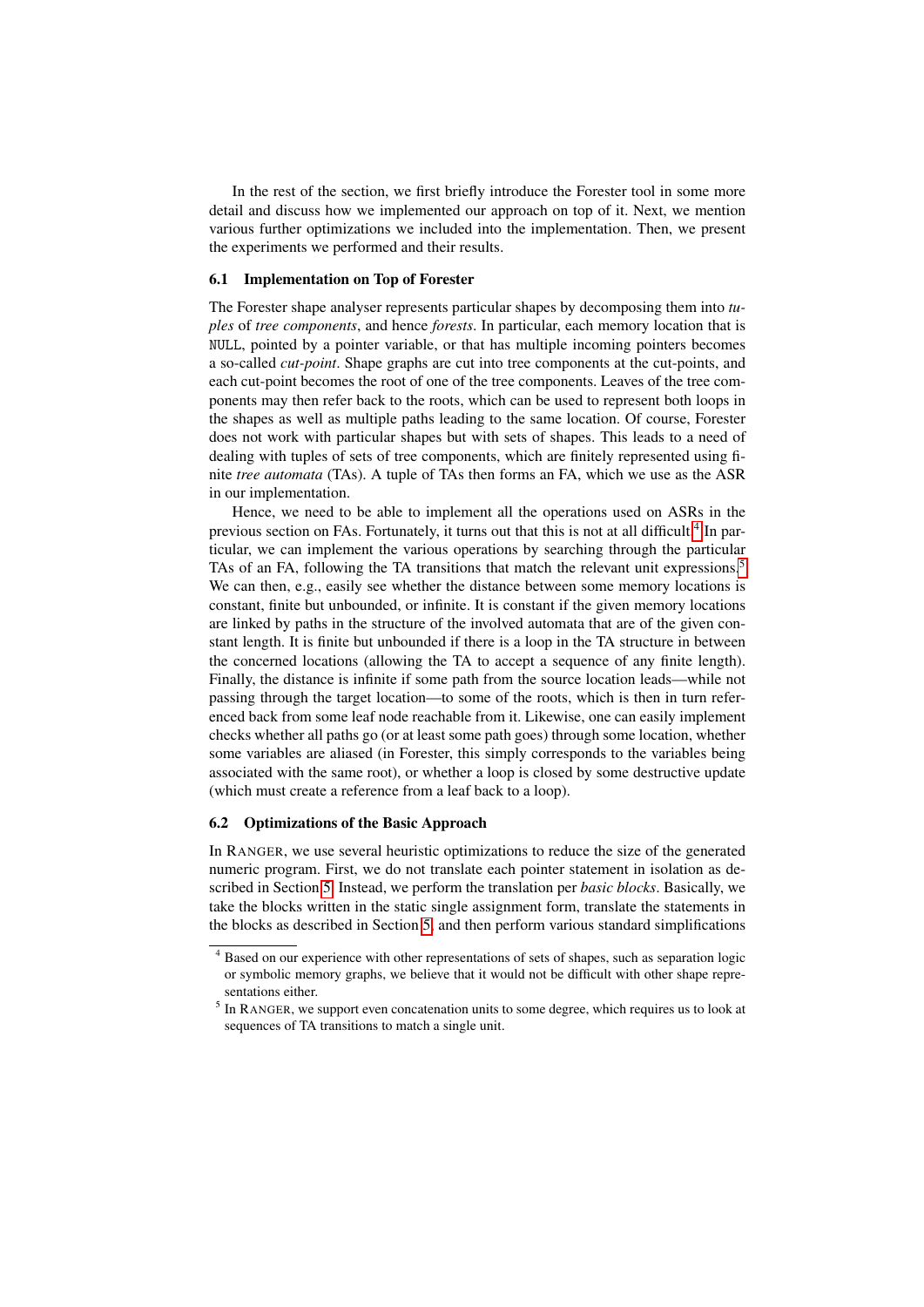of the generated numeric constraint (evaluation of constant expressions, copy propagation, elimination of variables) using the SMT solver Z3 [\[23\]](#page-20-22). In our experience, the size of the generated numeric program can be significantly reduced this way.

Our second optimization aims at reducing the *number of tracked norms*. For that, we use a simple heuristic exploiting the underlying shape analysis and the principle of *variable seeding* [\[13\]](#page-20-13). Basically, for each pointer variable  $x$  used as a source/target of some norm in  $\mathcal{N}_c$ , we create a shadow variable  $x'$ , and remember the position of x at the beginning of a loop by injecting a statement  $x' = x$  before the loop. We then use our shape analyser on the extended code to see whether the given variable indeed moves towards the appropriate target location when the loop body is fired once. If we can clearly see that this is not the case due to, e.g., the variable stays at the same location, we remove it from  $\mathcal{N}_c$ . For illustration, in our example from Section [2,](#page-3-0) we generate two norms  $y\langle \text{next}^* \rangle x$  and  $x\langle \text{next}^* \rangle y$  for the loop at *line 6*. Using the above approach, we can see that x is never moved,  $x$  $\langle$ next<sup>\*</sup> $\rangle$ y is never decreased, and so we can discard it. Moreover, we check which norms decrease at which loop branches (or, more precisely, that cannot be excluded to decrease) and prune away norms that decrease only when some other norm is decreased—we say that such a norm is *subsumed*.

Finally, we reduce the size of the resulting numeric program by taking into account only those changes (resets, increments, and decrements) of the norms whose effect can reach the loop for whose analysis the norm is relevant. For that, we use a slight adaptation of the reset graphs introduced in [\[1\]](#page-20-0).

#### 6.3 Experimental Evaluation

Our experiments were performed on a machine with an Intel Core i7-2600@3.4 GHz processor and 32 GiB RAM running Debian GNU/Linux. We compared our prototype RANGER with two other tools: APROVE and COSTA. These two tools are, to the best of our knowledge, the closest to RANGER and represent the most recent advancements in bounds analysis of heap-manipulating programs. However, note that both of the tools work over the Java bytecode, and thus we had to translate our benchmarks to Java. For our tool, we report three times — the running times of the shape analysis of Forester (SA), generation of the integer program (IG), and bounds analysis in Loopus (BA). For the other tools, we report times as reported by their web interface<sup>[6](#page-18-0)</sup>.

Further, from the outputs of the tools, we extracted the reported complexity of the main program loop, and, if needed, simplified the bounds to the big  $O$  notation. We remark that COSTA uses path-based norms (i.e. a subset of our norms), so it is directly comparable with RANGER. APROVE, however, uses norms based on counting all reachable elements, and is therefore orthogonal to us. But, their norm is always bigger than our norms, thus if it reports an equal or bigger computational complexity we can meaningfully compare the results.

The results are summarized in Table [1.](#page-19-0) We use TIMEOUT(60S) if a time-out of 60 seconds was hit, ERROR if the tool failed to run the example<sup>[7](#page-18-1)</sup>, and UNKNOWN if the tool could not bound the main loop of the example. We divided our benchmarks to three distinct categories. The BASIC category consists of simple list structures — Single-Linked Lists (SLL), Circular Single-Linked Lists (CSLL). In the ADVANCED

<span id="page-18-1"></span><span id="page-18-0"></span><sup>&</sup>lt;sup>6</sup> We could not directly compare the tools on the same machine due to the tool availability issues. <sup>7</sup> However, we verified that all our examples are syntactically correct.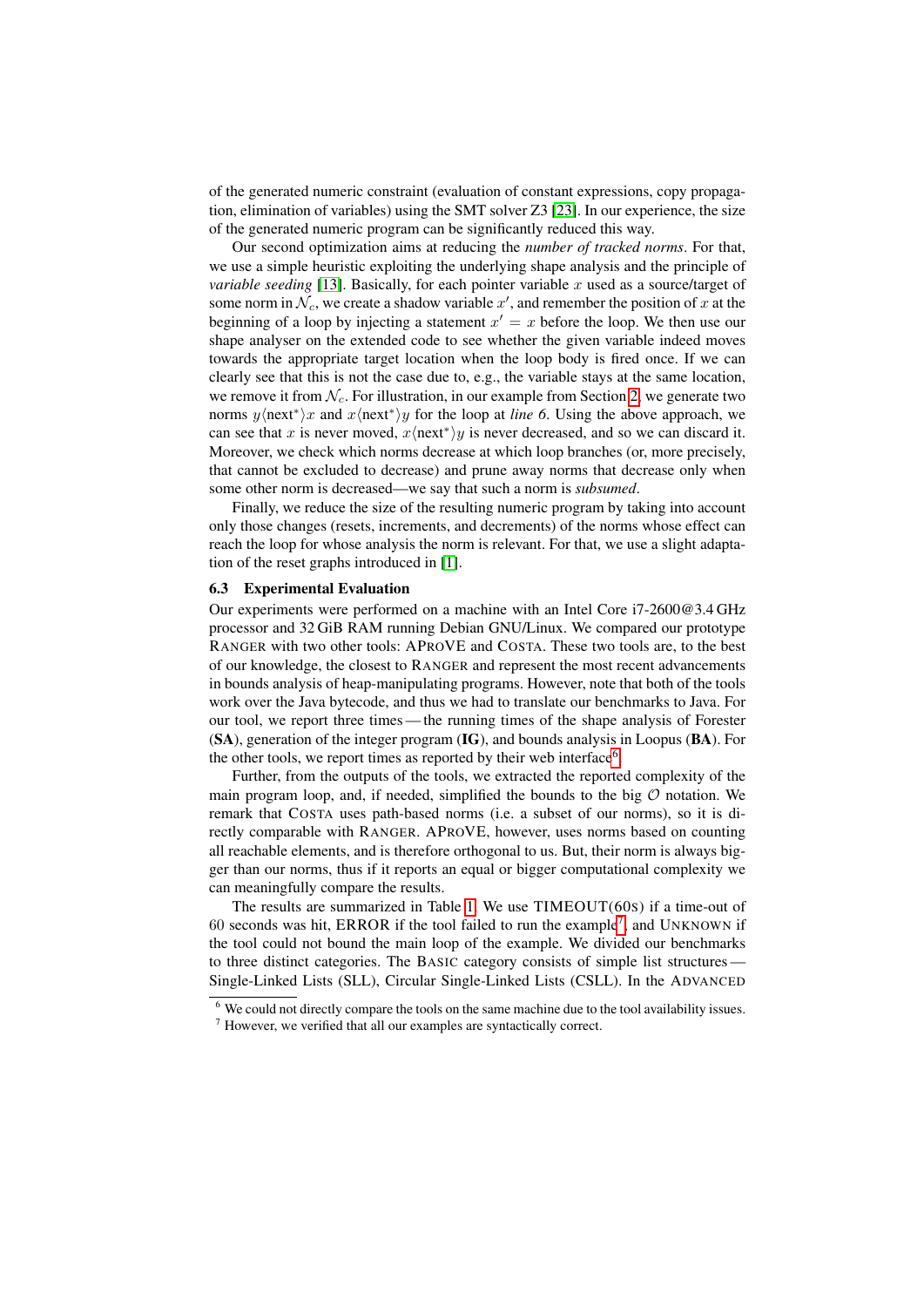<span id="page-19-0"></span>

| <b>Benchmark</b>           | <b>Short description</b>                        | <b>Real bounds</b>    | <b>RANGER</b>               |                        |    | <b>APROVE</b>     |                                          | COSTA           |                           |              |  |
|----------------------------|-------------------------------------------------|-----------------------|-----------------------------|------------------------|----|-------------------|------------------------------------------|-----------------|---------------------------|--------------|--|
|                            |                                                 |                       | <b>Bound</b>                | <b>SA</b>              | IG |                   | <b>BA</b> Bound                          | Time(web) Bound |                           | Time(web)    |  |
| <b>BASIC</b>               |                                                 |                       |                             |                        |    |                   |                                          |                 |                           |              |  |
| SLL-CST                    | Constant-length SLL Traversal                   | $\mathcal{O}(1)$      | $\mathcal{O}(1)$            | 0.002s                 |    | $0.023s$ $0.011s$ | $\overline{\mathcal{O}}(1)$              |                 | 3.664s $\mathcal{O}(n)$   | 0.251s       |  |
| SLL.                       | SLL Traversal                                   | $\mathcal{O}(n)$      | $\mathcal{O}(n)$            | 0.012s                 |    | $0.087s$ 0.040s   | $\mathcal{O}(n)$                         |                 | 6.434s $\mathcal{O}(n)$   | 0.441s       |  |
| <b>SLL-NESTED</b>          | SLL with non-reset nested traversal             | $\mathcal{O}(n)$      | $\mathcal{O}(n)$            | 0.027s                 |    |                   | 0.256s 0.057s $\mathcal{O}(n)$           |                 | 6.361s $\mathcal{O}(n^2)$ | 1.582s       |  |
| SLL-INT                    | SLL Traversal with int combination              | $\mathcal{O}(n)$      | $\mathcal{O}(n)$            | 0.037s                 |    |                   | 0.275s 0.057s $\mathcal{O}(n)$           |                 | 8.945s $\mathcal{O}(n)$   | 0.921s       |  |
| <b>CSLL</b>                | <b>CSLL Traversal</b>                           | $\mathcal{O}(n)$      | $\mathcal{O}(n)$            | 0.013s                 |    | 0.086s 0.032s     | <b>ERROR</b>                             |                 | <b>UNKNOWN</b>            | 0.383s       |  |
| CSLL-NT                    | Non-terminating CSLL Traversal                  | $\mathcal{O}(\infty)$ | $\mathcal{O}(\infty)$       | 0.003s                 |    | $0.001s$ $0.011s$ |                                          | <b>ERROR</b>    | <b>UNKNOWN</b>            | 0.843s       |  |
| <b>ADVANCED STRUCTURES</b> |                                                 |                       |                             |                        |    |                   |                                          |                 |                           |              |  |
| DLL-NEXT                   | Forward DLL Traversal                           | $\mathcal{O}(n)$      | $\mathcal{O}(n)$            | 0.034s                 |    | 0.518s 0.036s     | $\mathcal{O}(n)$                         |                 | 5.954s UNKNOWN            | 0.657s       |  |
| DLL-PREV                   | Backward DLL Traversal                          | $\mathcal{O}(n)$      | $\mathcal{O}(n)$            | 0.031s                 |    |                   | 0.181s $0.044s$ $\mathcal{O}(n)$         |                 | 6.459s UNKNOWN            | 0.712s       |  |
| DLL-NT                     | Non-terminating DLL Traversal                   | $\mathcal{O}(\infty)$ | $\mathcal{O}(\infty)$       | 0.011s                 |    | 0.004s 0.024s     |                                          | <b>ERROR</b>    | <b>UNKNOWN</b>            | 0.684s       |  |
| DLL-INT                    | Forward DLL Traversal with int combination      | $\mathcal{O}(n)$      | $\mathcal{O}(n)$            | 0.044s                 |    | $0.654s$ $0.044s$ | $\mathcal{O}(n)$                         |                 | 5.723s UNKNOWN            | 0.946s       |  |
| DLL-PAR                    | Parallel Forward and Backward DLL Traversal     | $\mathcal{O}(n)$      | $\mathcal{O}(n)$            | 0.058s                 |    | 0.510s 0.069s     | <b>ERROR</b>                             |                 | <b>UNKNOWN</b>            | 0.668s       |  |
| <b>BUTTERFLY</b>           | <b>Terminating Butterfly Loop</b>               | $\mathcal{O}(n)$      | $\mathcal{O}(n)$            | 0.005s                 |    | $0.054s$ $0.024s$ | $\mathcal{O}(n)$                         |                 | 7.389s $\mathcal{O}(n)$   | 0.883s       |  |
| <b>BUTTERFLY-INT</b>       | Terminating Butterfly Loop with int combination | $O(n^2)$              | $O(n^2)$                    | 0.026s                 |    |                   | 0.198s 0.059s $\mathcal{O}(n)^*$         |                 | 3.513s UNKNOWN            | 0.899s       |  |
| <b>BUTTERFLY-NT</b>        | Non-terminating Butterfly Loop                  | $\mathcal{O}(\infty)$ | $\mathcal{O}(\infty)$       | 0.005s                 |    |                   | 0.090s 0.015s $\mathcal{O}(n)^*$         |                 | 7.768s UNKNOWN            | 1.701s       |  |
| <b>BST-DOUBLE</b>          | Leftmost BST Traversal with nested Rightmost    | $O(n^2)$              | $O(n^2)$                    | 25.147s 12.523s 0.203s |    |                   | $O(n^2)^{**}$                            |                 | 14.547s UNKNOWN           | 3.004s       |  |
| <b>BST-LEFT</b>            | Leftmost BST Traversal                          | $\mathcal{O}(n)$      | $\mathcal{O}(n)$            | 2.947s                 |    |                   | 7.321s 0.171s $\mathcal{O}(n)$ **        |                 | 13.335s UNKNOWN           | 2.476s       |  |
| <b>BST-RIGHT</b>           | <b>Rightmost BST Traversal</b>                  | $\mathcal{O}(n)$      | $\mathcal{O}(n)$            | 2.895s                 |    |                   | 5.779s 0.168s $\mathcal{O}(n)$ **        |                 | 13.007s UNKNOWN           | 2.457s       |  |
| BST-LR                     | <b>Random BST Traversal</b>                     | $\mathcal{O}(n)$      | $\mathcal{O}(n)$            | 3.331s                 |    |                   | 7.010s 0.188s $\mathcal{O}(n)$ **        |                 | 14.488s UNKNOWN           | 2.619s       |  |
| $2$ -LVL $SL-L1$           | 2-lvl Skip-list Traversal via lvl1              | $\mathcal{O}(n)$      | $\mathcal{O}(n)$            | 0.309s                 |    | 0.837s 0.036s     |                                          | <b>ERROR</b>    | <b>UNKNOWN</b>            | 1.449s       |  |
| $2$ -LVL $SL-L2$           | 2-lvl Skip-list Traversal via lvl2              | $\mathcal{O}(n)$      | $\mathcal{O}(n)$            | 0.096s                 |    | 0.526s 0.042s     |                                          | <b>ERROR</b>    | <b>UNKNOWN</b>            | 1.442s       |  |
| <b>ADVANCED ALGORITHMS</b> |                                                 |                       |                             |                        |    |                   |                                          |                 |                           |              |  |
| <b>FUNCOUEUE</b>           | Queue implemented by two SLLs                   | $\mathcal{O}(n)$      | $\overline{\mathcal{O}}(n)$ | 0.046s                 |    | $0.519s$ $0.136s$ | $\mathcal{O}(n)$                         |                 | 8.222s UNKNOWN            | 4.808s       |  |
| <b>PARTITIONS</b>          | SLL Partitioning (from Sec 2)                   | $\mathcal{O}(n)$      | $\mathcal{O}(n)$            | 0.094s                 |    | 0.729s 0.059s     | $O(n^2)$                                 |                 | 8.526s $\mathcal{O}(n^2)$ | 7.047s       |  |
| <b>INSERTSORT</b>          | Insert Sort on SLL                              | $O(n^2)$              | $O(n^2)$                    | 0.041s                 |    |                   | 0.288s 0.051s $\mathcal{O}(n^2)$         |                 | 6.453s $\mathcal{O}(n^2)$ | 0.904s       |  |
| <b>MERGEINNER</b>          | Showcase example of Atkey [4]                   | $\mathcal{O}(n)$      | $\mathcal{O}(n)$            |                        |    |                   | 3.589s 14.080s 1.502s $\mathcal{O}(n^2)$ | 57.935s         |                           | TIMEOUT(60s) |  |

Table 1: Experimental results.

STRUCTURES category, we infer bounds for programs on more complex structures — Binary Trees (BST), Double-Linked Lists (DLL), and even 2-level skip-lists (2-LVL SL). The last category ADVANCED ALGORITHMS includes experiments with various more advanced algorithms, including show cases taken from related work.

In benchmarks marked with (\*), APROVE returned an incorrect bound in our experiments. Further, in benchmarks marked with (\*\*), we obtained different bounds from different runs of APROVE even though it was run in exactly the same way. In both cases, we were unable to find the reason. Moreover, we remark that while the measured times show that RANGER is mostly faster, the measured times of APROVE and COSTA may be biased by using different target machines and implementations of the benchmarks (C vs Java).

The results confirm that our approach, conceived as highly parametric in the underlying shape and bounds analyses, allowed us to successfully combine an advanced shape analysis with a state-of-the-art implementation of amortized resource bounds analysis. Due to this, we were able to fully automatically derive tight complexity bounds even over data structures such as 2-level skip-lists, which are challenging even for safety analysis, and to get more precise and tight bounds for algorithms like PARTITIONS or FUNCQUEUE, which require amortized reasoning to get the precise bound. The most encouraging result is the fully automatically computed precise linear bound for the mergeInner method [\[4\]](#page-20-3). While APROVE was able to process the example, it was still not able to infer the precise interplay between the traversals of the involved SLL partitions and numeric values needed to compute the precise linear bound.

Of course, our path-based norms do have their limitations too. They are, e.g., not sufficient to verify algorithms like the Deutsch-Schorr-Waite tree traversal algorithm or tree destruction algorithms, which could probably be verified using size-based norms, based on counting all memory locations reachable from a given location. We thus see an approach combining such norms (perhaps with suitably bounded scope) with our norms as an interesting direction of future research along with a better support of norms based on data stored in dynamic data structures.